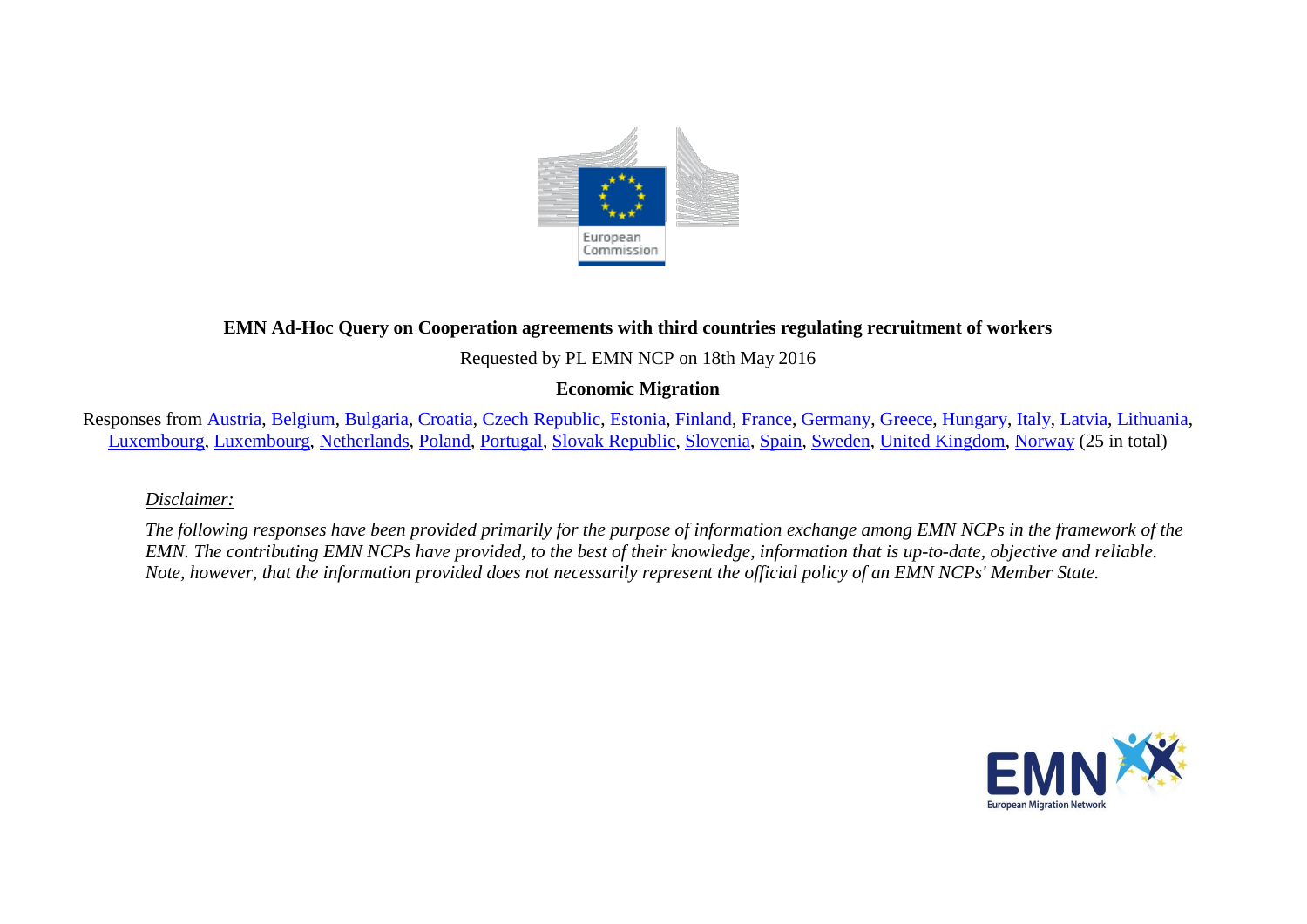### **Background information:**

Poland is considering reviewing of its strategic document for migration entitled: "Migration Policy of Poland – the current state of play and further actions". In view of the above, the Analysis and Migration Policy Department at the Ministry of the Interior and Administration would like to know the following:

### **Summary**

To be uploaded soon

### **Questions**

- 1. Does your country currently have (or had in the past 5 years) any cooperation agreements with third countries regulating recruitment of workers?
- 2. If yes, could you please provide a list of them (including information on the exact title and the year in which it was concluded)?
- 3. If yes, what quotas do/did those agreements envisage and what is the actual number of migrants who arrived to your country under the agreements?
- 4. If yes, what are the incentives (privileges) to encourage migrants to come as stipulated in the agreements?
- 5. Do you plan to conclude this kind of cooperation agreements in the future?

<span id="page-1-0"></span>

| Country | Wider<br><b>Dissemination</b> | <b>Response</b>                                                                                                                                                                                                                                        |
|---------|-------------------------------|--------------------------------------------------------------------------------------------------------------------------------------------------------------------------------------------------------------------------------------------------------|
| Austria | Yes                           | 1. No, at the moment there are no cooperation agreements with third countries regarding the recruitment of<br>employees. Also in the last years there have been no such agreements. Source: Federal Ministry of the<br>Interior.<br>2. N/A.<br>3. N/A. |

#### **Responses**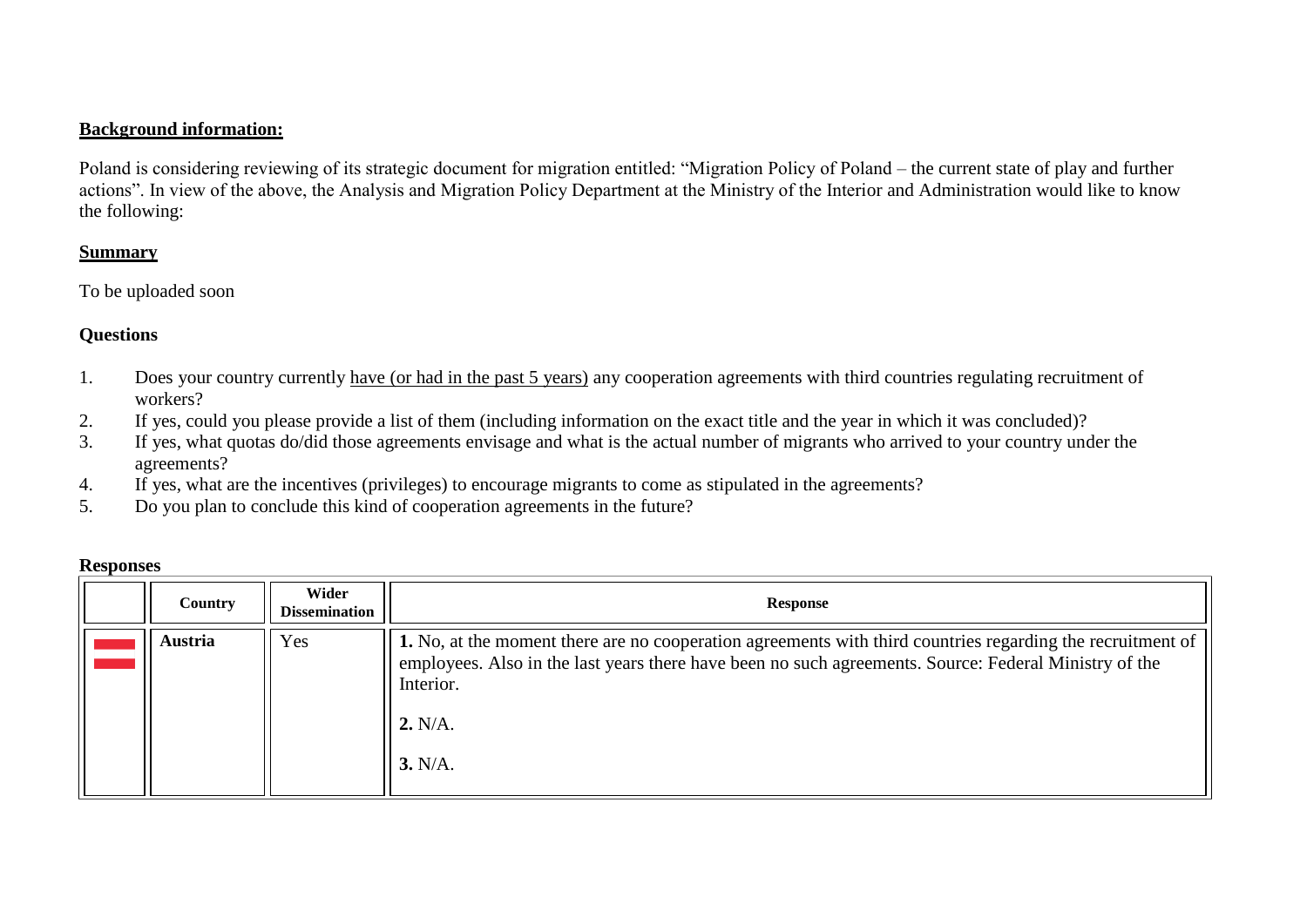<span id="page-2-0"></span>

|                |     | 4. N/A.<br>5. No, such cooperation agreements are not planned for the near future. Source: Federal Ministry of the<br>Interior.                                                                                                                                                                                                                                                                                                                                                                                                                                                                                                                                                                                                                                                                                                                                                                                                                                                                                                                                                                                                                                                                                                                                                                                                                                                                                                                                                                                                                                                                                                                                                                                                                                                                                                                                                                                                                 |
|----------------|-----|-------------------------------------------------------------------------------------------------------------------------------------------------------------------------------------------------------------------------------------------------------------------------------------------------------------------------------------------------------------------------------------------------------------------------------------------------------------------------------------------------------------------------------------------------------------------------------------------------------------------------------------------------------------------------------------------------------------------------------------------------------------------------------------------------------------------------------------------------------------------------------------------------------------------------------------------------------------------------------------------------------------------------------------------------------------------------------------------------------------------------------------------------------------------------------------------------------------------------------------------------------------------------------------------------------------------------------------------------------------------------------------------------------------------------------------------------------------------------------------------------------------------------------------------------------------------------------------------------------------------------------------------------------------------------------------------------------------------------------------------------------------------------------------------------------------------------------------------------------------------------------------------------------------------------------------------------|
| <b>Belgium</b> | Yes | 1. Yes.<br>2. Yes.<br><b>3. Yes.</b><br>4. Yes, with Morocco (1964), Turkey (1964), Tunisia (1969), Algeria (1970) and with the countries of the former<br>republic of Yugoslavia (1970): Bosnia-Herzegovina, FYROM, Montenegro, Serbia and Kosovo. These manpower<br>agreements were concluded in the 1960's and 1970 with the aim of facilitating the temporary employment in<br>Belgium of so-called "guest workers".<br>Titles in Dutch:<br>· Overeenkomst tussen België en Marokko betreffende de tewerkstelling van Marokkaanse werknemers in België,<br>en bijlagen, ondertekend te Brussel op 17 februari 1964.<br>• Akkoord tussen België en Turkije betreffende de tewerkstelling van Turkse werknemers in België, protocol en<br>bijlagen, ondertekend te Brussel op 16 juli 1964.<br>· Overeenkomst tussen België en Tunesië betreffende de tewerkstelling en het verblijf in België van Tunesische<br>werknemers, en bijlagen, ondertekend te Tunis op 7 augustus 1969.<br>· Overeenkomst tussen het Koninkrijk België en de Demokratische Volksrepubliek AIgerië betreffende de<br>tewerkstelling en het verblijf in België van Algerijnse werknemers en hun families, en bijlagen, ondertekend te<br>Algiers op 8 januari 1970.<br>• Akkoord tussen het Koninkrijk België en de Socialistische Bondsrepubliek Joegoslavië betreffende de<br>tewerkstelling en het verblijf in België van Joegoslavische werknemers, en bijlagen, ondertekend te Belgrado op 23<br>juli 1970. (Via de uitwisseling van diplomatieke nota's tussen België en de Republiek Slovenië (B.S. 12/12/1997),<br>de Republiek Kroatië (B.S. 12/12/1997), de voormalige Joegoslavische Republiek Macedonië(B.S. 12/12/1997) en<br>Bosnië-Herzegovina werd in de continuïteit van dit verdrag voorzien. Bij de erkenning van de Federale Republiek<br>Joegoslavië en de formalisering van de diplomatieke betrekkingen werd éénzelfde overeenkomst bereikt.) |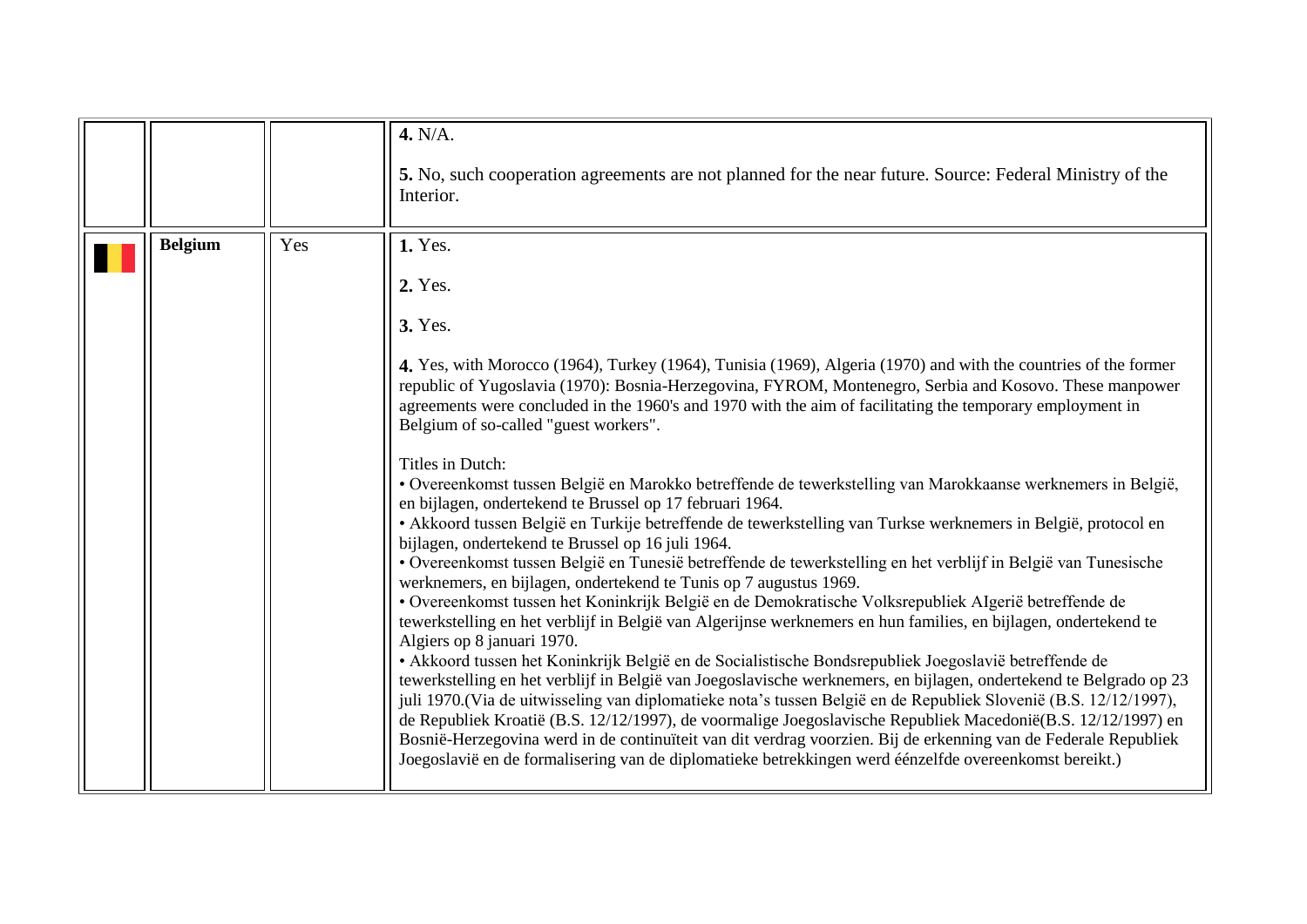|  | Source and abstracts of the texts:                                                                                       |
|--|--------------------------------------------------------------------------------------------------------------------------|
|  | - In French: https://dofi.ibz.be/sites/dvzoe/FR/Documents/13121976_f.pdf                                                 |
|  | - In Dutch: https://dofi.ibz.be/sites/dvzoe/NL/Documents/13121976_n.pdf                                                  |
|  |                                                                                                                          |
|  | [Do note that Belgium also concluded bilateral social security agreements with various third countries: USA,             |
|  | Canada, Québec, San Marino, Serbia, Bosnia, Montenegro, Kosovo, Turkey, Algeria, Morocco, Tunisia, Israel,               |
|  | Chile, Australia, The Philippines, Japan, FYROM, South-Korea, Uruguay, India These agreements guarantee the              |
|  | following important social security related issues:                                                                      |
|  | 1) The agreements include an equal treatment clause to ensure that parties' respective citizens enjoy the same social    |
|  | security protection in the host country. For Belgium such clauses are in practice less relevant in view of the fact that |
|  | social security entitlements linked to work already treat all participants equally, without distinction based on         |
|  | citizenship                                                                                                              |
|  | 2) (Qualifying) periods of employment accrued in both countries will be taken into account to determine eligibility      |
|  | and to calculate benefits such as pensions.                                                                              |
|  | 3) Clauses arrange the export of benefits to the home country of the treaty partners' respective citizens. The           |
|  | possibility to export benefits in the regular system is indeed rather the exception than the rule. In general, the       |
|  | agreements are important for situations of invalidity, retirement and survival.                                          |
|  | 4) The agreements' other strength pertains to the coordination of posting situations. The agreements allow citizens      |
|  | of each party to remain covered by their home social security system while temporarily working on the other party's      |
|  | territory.                                                                                                               |
|  |                                                                                                                          |
|  | Source and more information: Belgian Contact Point of the European Migration Network, Migrant Access to Social           |
|  | Security – policy and practice in Belgium. Available on:                                                                 |
|  | http://ec.europa.eu/dgs/home-affairs/what-we-do/networks/european_migration_network/reports/docs/emn-                    |
|  | studies/illegally-resident/migrant_access_to_social_security_in_belgium_emn-study_2013.pdf                               |
|  |                                                                                                                          |
|  | 5. No quotas are being used.                                                                                             |
|  |                                                                                                                          |
|  | These agreements were concluded in the 1960s and in 1970 to recruit foreign workers. In 1974, a formal                   |
|  | cap was imposed concerning economic migration. Afterwards, migrants from these countries came mainly                     |
|  | through other migration channels like family reunification. We do not know how many migrants came                        |
|  | under these agreements. In general (former) citizens from Morocco and Turkey are the biggest non-                        |
|  | European communities in the Belgian population. On 1 January 2015 about 7% of the legally staying                        |
|  |                                                                                                                          |
|  | foreigners in Belgium are from Morocco (82.009) and 3% from Turkey (36.747). (Former) Moroccan and                       |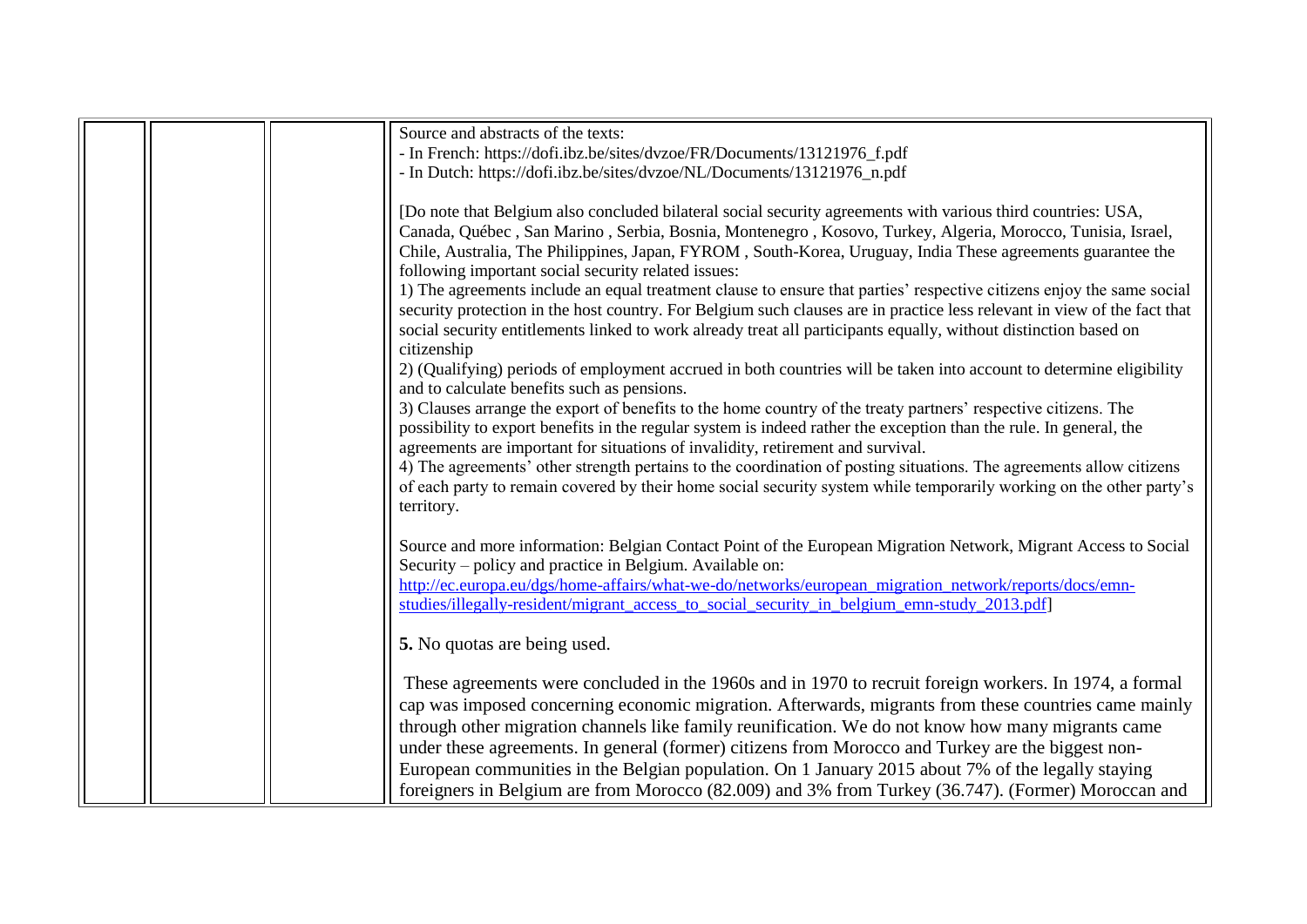<span id="page-4-0"></span>

|                 |     | Turkish citizens acquired are also number one and two of the list of nationalities that were born with a<br>foreign nationality but acquired the Belgian nationality; 224.108 in the case of Morocco and 119.011 in<br>case of Turkey.<br>If we look at the stocks of the valid residence permits for remunerated activities in Belgium, 4.420 en<br>3.214 were delivered to Moroccan and Turkish citizens on a total of 28.565.<br>Source for the data: Myria, Federal Migration Centre, Migratie in cijfers en in rechten 2016, to be<br>published in July 2016. www.myria.be<br>6. The (older guest worker) agreements cover about every branch of social security (not including<br>minimum income resources) and also concern a right to family reunification.<br>According to Belgian legislation, in principle, one of the conditions to receive a work permit (B-type, for<br>economic migrants) is that a manpower agreement must have been concluded between Belgium and the<br>country of the nationality of the worker. However, in practice, a lot of exemptions exist to this general<br>rule. In practice, many work permits B are granted via a simplified process (such as work permits for the<br>highly qualified TCN's).<br>7. Not to our knowledge. |
|-----------------|-----|--------------------------------------------------------------------------------------------------------------------------------------------------------------------------------------------------------------------------------------------------------------------------------------------------------------------------------------------------------------------------------------------------------------------------------------------------------------------------------------------------------------------------------------------------------------------------------------------------------------------------------------------------------------------------------------------------------------------------------------------------------------------------------------------------------------------------------------------------------------------------------------------------------------------------------------------------------------------------------------------------------------------------------------------------------------------------------------------------------------------------------------------------------------------------------------------------------------------------------------------------------------------------|
| <b>Bulgaria</b> | Yes | <b>1. Yes</b><br>2. Agreement between the Government of the Republic of Bulgaria and the Government of the State of<br>Israel for mediation and temporary employment of citizens of both countries (approved with Government<br>Decree № 852 of November 24, 2011, effective since 20 December 2011)<br>3. N/I<br>4. N/I                                                                                                                                                                                                                                                                                                                                                                                                                                                                                                                                                                                                                                                                                                                                                                                                                                                                                                                                                 |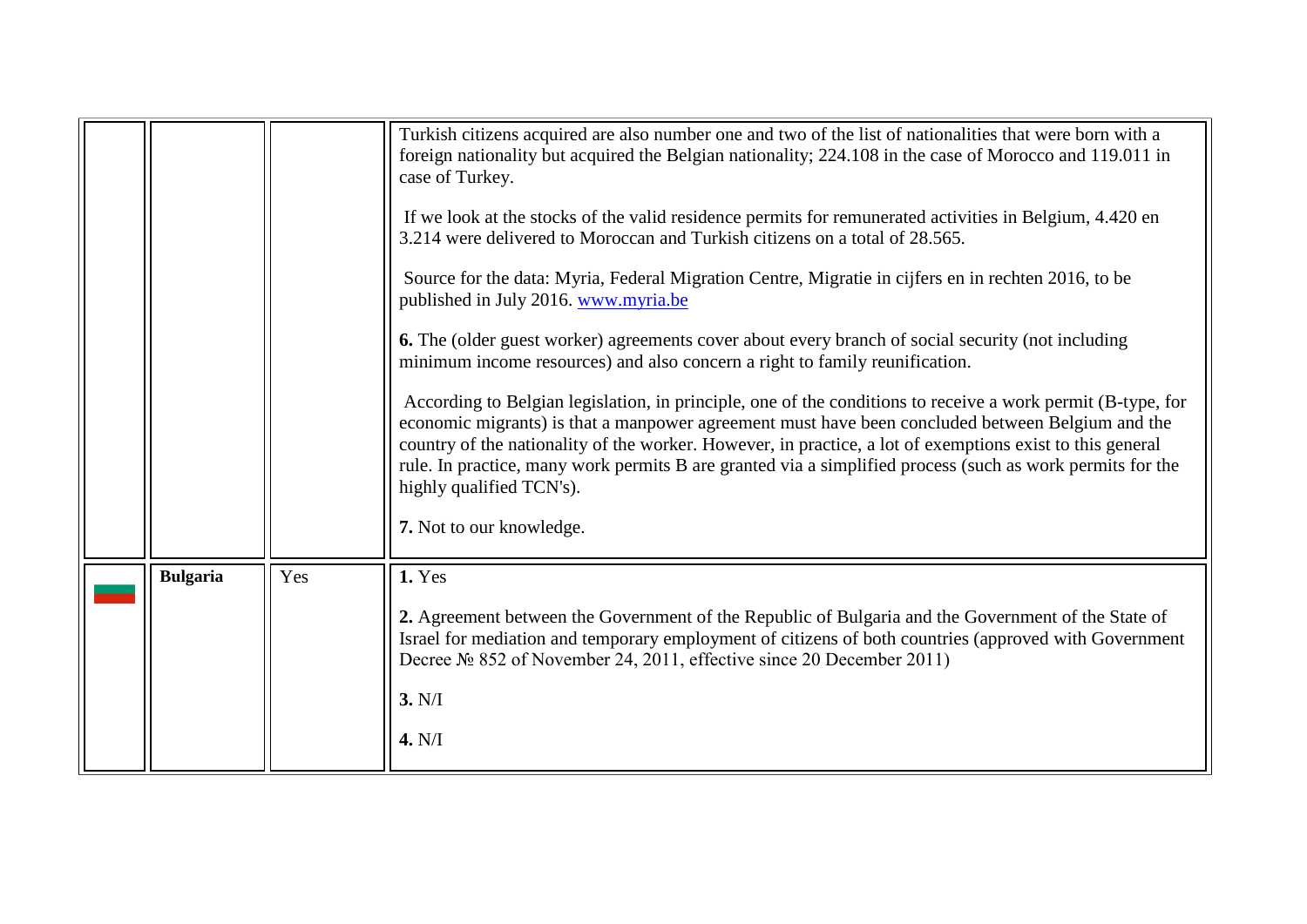<span id="page-5-2"></span><span id="page-5-1"></span><span id="page-5-0"></span>

|                                 |     | 5. N/I                                                                                                                                                                                                                                                                                                                                                                                                                                                                                                        |
|---------------------------------|-----|---------------------------------------------------------------------------------------------------------------------------------------------------------------------------------------------------------------------------------------------------------------------------------------------------------------------------------------------------------------------------------------------------------------------------------------------------------------------------------------------------------------|
| Croatia                         | Yes | 1.1. No.<br>2.2. N/A.<br>3.3. N/A.<br>4.4. N/A.<br>5.5. Yes, with Bosnia and Herzegovina and Qatar.                                                                                                                                                                                                                                                                                                                                                                                                           |
| <b>Czech</b><br><b>Republic</b> | Yes | 1. NO. In connection with the accession of the Czech Republic to the European Union all legal regulations<br>in the area of employment of foreigners have been harmonized with the European regulations. Thus, there<br>is a standard legal framework for the employment of third country nationals in the Czech Republic. Since<br>then, the Czech Republic has not concluded any bilateral agreement.<br>2. N/A<br>3. N/A<br>4. N/A<br>5. The Czech Republic does not intend to conclude such an agreement. |
| <b>Estonia</b>                  | Yes | 1. Estonia has only concluded agreements with Australia (2005), New-Zealand (2007) and Canada (2010)<br>on youth working holiday visas. We do not have other agreements with third-countries regulating<br>recruitment of workers.<br>$2. -$                                                                                                                                                                                                                                                                  |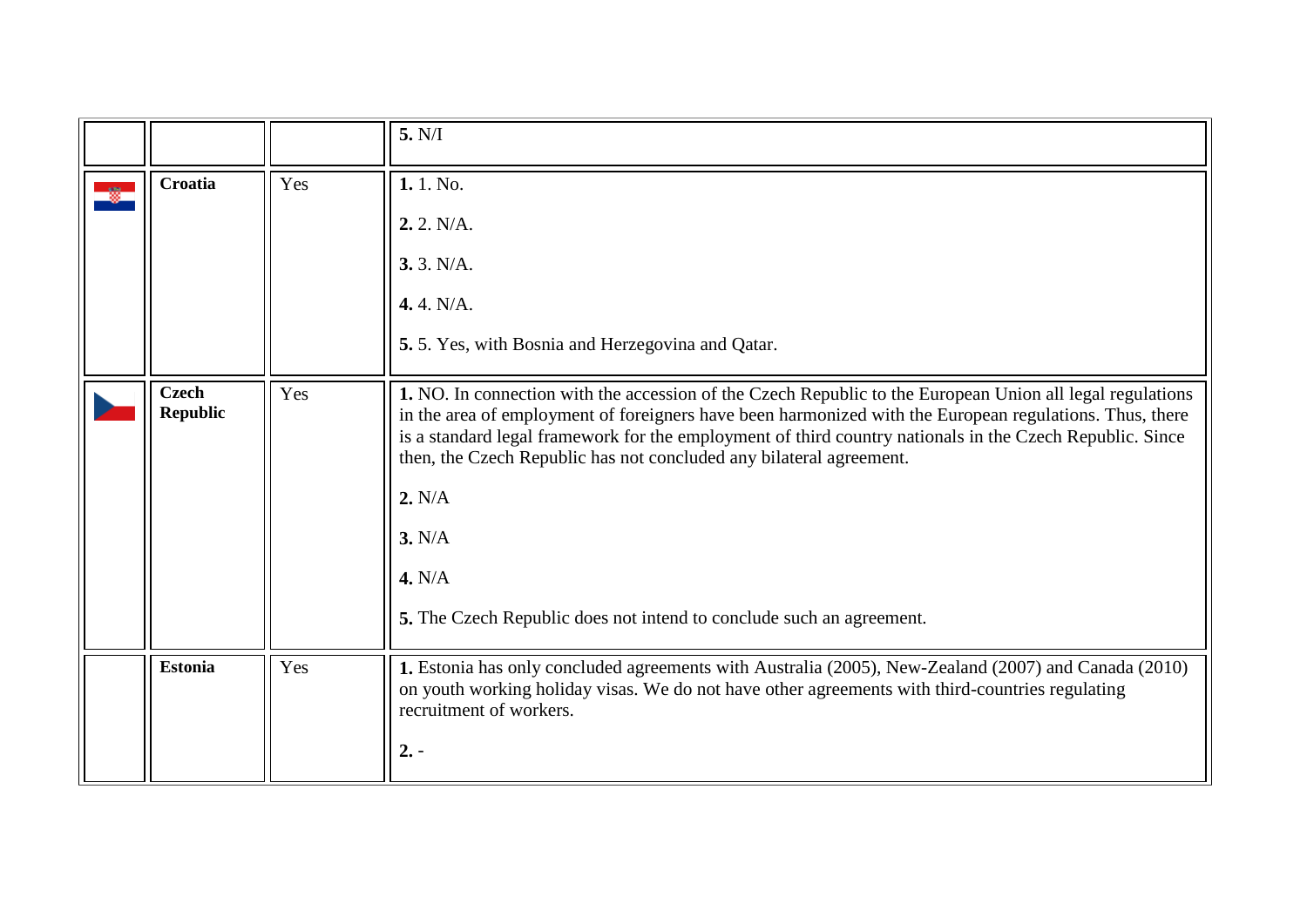<span id="page-6-1"></span><span id="page-6-0"></span>

|                |     | $3. -$                                                                                                                                                                                                                                                                                                                                                                                                                                                                                                                                                                                                                                                                                                                                                                                                                                                 |
|----------------|-----|--------------------------------------------------------------------------------------------------------------------------------------------------------------------------------------------------------------------------------------------------------------------------------------------------------------------------------------------------------------------------------------------------------------------------------------------------------------------------------------------------------------------------------------------------------------------------------------------------------------------------------------------------------------------------------------------------------------------------------------------------------------------------------------------------------------------------------------------------------|
|                |     |                                                                                                                                                                                                                                                                                                                                                                                                                                                                                                                                                                                                                                                                                                                                                                                                                                                        |
|                |     | $4. -$                                                                                                                                                                                                                                                                                                                                                                                                                                                                                                                                                                                                                                                                                                                                                                                                                                                 |
|                |     |                                                                                                                                                                                                                                                                                                                                                                                                                                                                                                                                                                                                                                                                                                                                                                                                                                                        |
| <b>Finland</b> | Yes | 1. In Finland we don't have such cooperation agreements at the governmental level. The recruitment of<br>third country workers is regulated in the Aline's Act and the residence permit is granted on the grounds of<br>employment. For example health care companies at the private sector have recruited nurses from the<br>Philippines.<br>$2. -$<br>$3. -$<br>$4. -$<br>5. No                                                                                                                                                                                                                                                                                                                                                                                                                                                                      |
|                |     |                                                                                                                                                                                                                                                                                                                                                                                                                                                                                                                                                                                                                                                                                                                                                                                                                                                        |
| <b>France</b>  | Yes | 1. In continuation of the Framework law on development and international solidarity (LOPSI) of 7 July<br>2014, which recalls the need for connections and consistency between development policy and migration<br>policy, France continues to work in three directions: - supporting the solidarity and investment potential of<br>migrants; - strengthening the capacity of countries in the South, as partners to integrating mobility and<br>migration into their development strategies; - contributing to international discussions and the production<br>of knowledge in terms of mobility, migration and development.                                                                                                                                                                                                                           |
|                |     | 2. In this context, several bilateral agreements related to facilitated process for visa and stays for<br>professionals and interns have been signed since 2013 (Angola, South Korea). Moreover, several mobility<br>partnerships (MP) have been signed since 2008. They determine political objectives aimed at improving<br>the circulation of persons, combating irregular migration and trafficking in human beings, strengthening<br>cooperation related to migration and development and supporting the protection for asylum seekers and<br>refugees in the concerned countries. More recently, France has implemented Global Approach to<br>Migration and Mobility (agenda commun pour les migrations et la mobilité - ACMM), which is a<br>simplified MP which does not include the negotiation of visas / readmission. Please see FR NCP APR |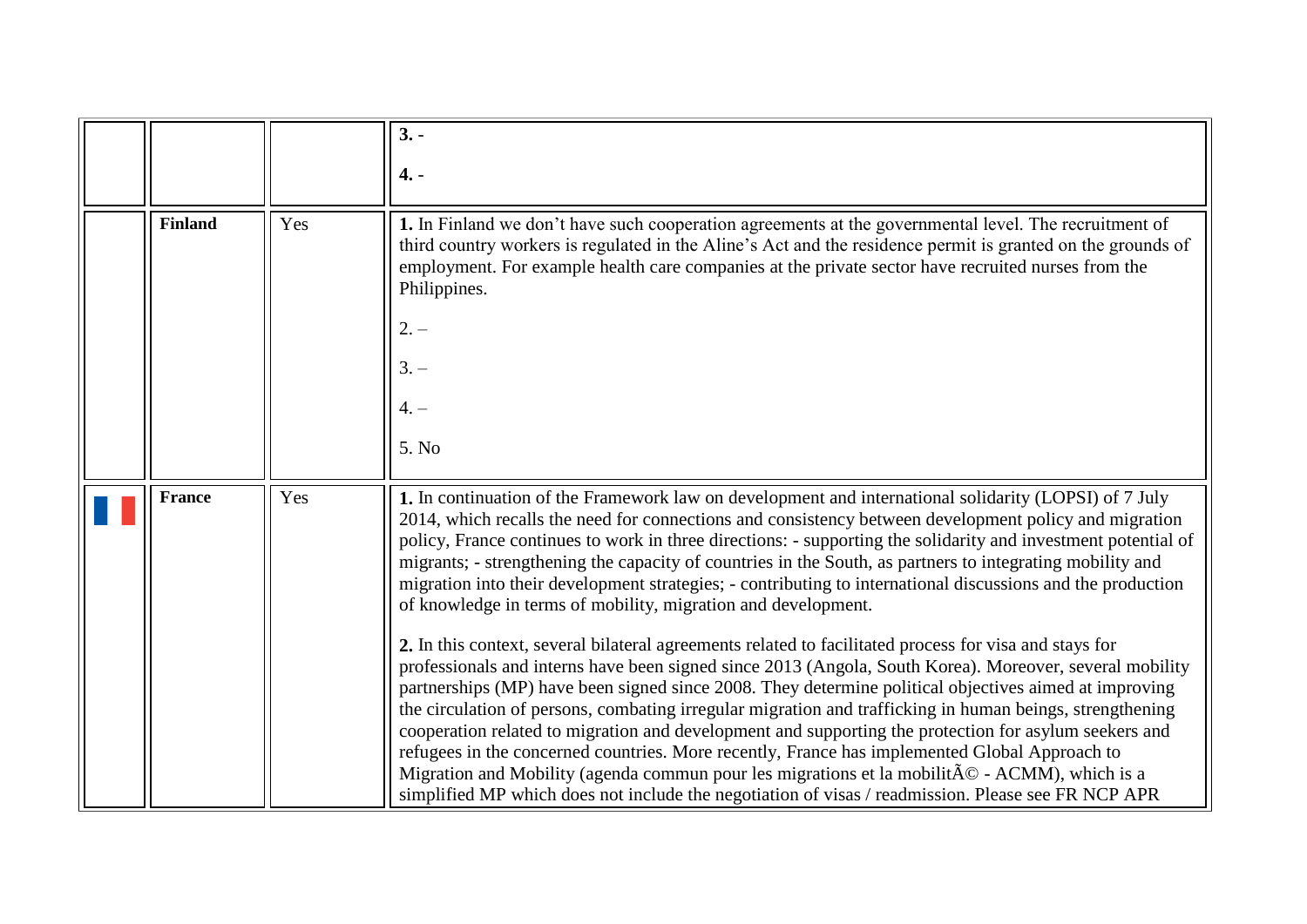<span id="page-7-0"></span>

|                |     | 2015 on ECAS website for more information                                                                                                                                                                                                                                                                                                                                                                                                                                                                                                                                                                                                                                                                                                                                                                                                                                                                                                                                                                                                                                                                                                                                                                                                                                                                                                                                                                                                                                                                                                                                                                                                                                                                                                                                                                                                                                                                                                                                                                                                                                                                                                                                                                                                                                                                                                                                                                                                                                                                                                                                                          |
|----------------|-----|----------------------------------------------------------------------------------------------------------------------------------------------------------------------------------------------------------------------------------------------------------------------------------------------------------------------------------------------------------------------------------------------------------------------------------------------------------------------------------------------------------------------------------------------------------------------------------------------------------------------------------------------------------------------------------------------------------------------------------------------------------------------------------------------------------------------------------------------------------------------------------------------------------------------------------------------------------------------------------------------------------------------------------------------------------------------------------------------------------------------------------------------------------------------------------------------------------------------------------------------------------------------------------------------------------------------------------------------------------------------------------------------------------------------------------------------------------------------------------------------------------------------------------------------------------------------------------------------------------------------------------------------------------------------------------------------------------------------------------------------------------------------------------------------------------------------------------------------------------------------------------------------------------------------------------------------------------------------------------------------------------------------------------------------------------------------------------------------------------------------------------------------------------------------------------------------------------------------------------------------------------------------------------------------------------------------------------------------------------------------------------------------------------------------------------------------------------------------------------------------------------------------------------------------------------------------------------------------------|
|                |     | 3. France does not apply any quota.<br>4. For those agreements, most often, the labour market test does not apply.                                                                                                                                                                                                                                                                                                                                                                                                                                                                                                                                                                                                                                                                                                                                                                                                                                                                                                                                                                                                                                                                                                                                                                                                                                                                                                                                                                                                                                                                                                                                                                                                                                                                                                                                                                                                                                                                                                                                                                                                                                                                                                                                                                                                                                                                                                                                                                                                                                                                                 |
|                |     | 5. NO                                                                                                                                                                                                                                                                                                                                                                                                                                                                                                                                                                                                                                                                                                                                                                                                                                                                                                                                                                                                                                                                                                                                                                                                                                                                                                                                                                                                                                                                                                                                                                                                                                                                                                                                                                                                                                                                                                                                                                                                                                                                                                                                                                                                                                                                                                                                                                                                                                                                                                                                                                                              |
| <b>Germany</b> | Yes | 1. There are some special agreements, partnerships and contracts between limited other countries and<br>Germany, which are listed below: 1. Contract employees and guest workers. Contract workers are<br>employed by a company domiciled off country, who are allowed to work on the basis of a contract for<br>work in Germany. Basis for this form intergovernmental agreements (so-called. contract workers<br>agreement). The approval of contracts for work is done in close collaboration between quota-procurement<br>providers in the partner States and German authorities, in particular the labor administration. Labor<br>contract agreements are applied on a temporary employment of workers. Once before 1 May 2004, the<br>contract worker agreements for the new EU member states still often found application, they just were<br>then under the transitional arrangements mainly for the construction sector. Bilateral intergovernmental<br>agreements on contract workers still exist with Bosnia and Herzegovina, Macedonia, Serbia and Turkey.<br>The intergovernmental agreements include quantitative limits, called quotas, which are adapted in October<br>of each year to the development of the labor market in the Federal Republic of Germany. A change in the<br>labor market leads to an increase or reduction in the quotas. The number of foreign contract workers fell<br>from about 95,000 in 1992 to almost 7,000 in 2014. Guest worker agreements are exchange programs who<br>allow a temporary employment of guest workers to professional and language training in Germany. There<br>are intergovernmental agreements with Croatia and the Russian Federation. However, the agreement with<br>Croatia is irrelevant since the introduction of the full free movement of workers from July 1, 2015. An<br>agreement with Albania is currently suspended. The existing quotas are hardly exploited (in 2014 came<br>only 10 persons). 2. Seasonal workers Seasonal workers can be issued the approval of a residence permit<br>for employment in agriculture and forestry, in the hotel and catering industry, in the fruit and vegetable<br>processing and in sawmills up to six months in the calendar year $(\hat{A}\hat{S})$ 15a<br>BeschA¤ftigungsverornung(Employment Regulation)). The Base form arrangements of the Federal<br>Employment Agency with the employment services of the countries of origin. At present there are no such<br>agreements. 3. Mobility Partnerships Mobility Partnerships represent a new and important element of the |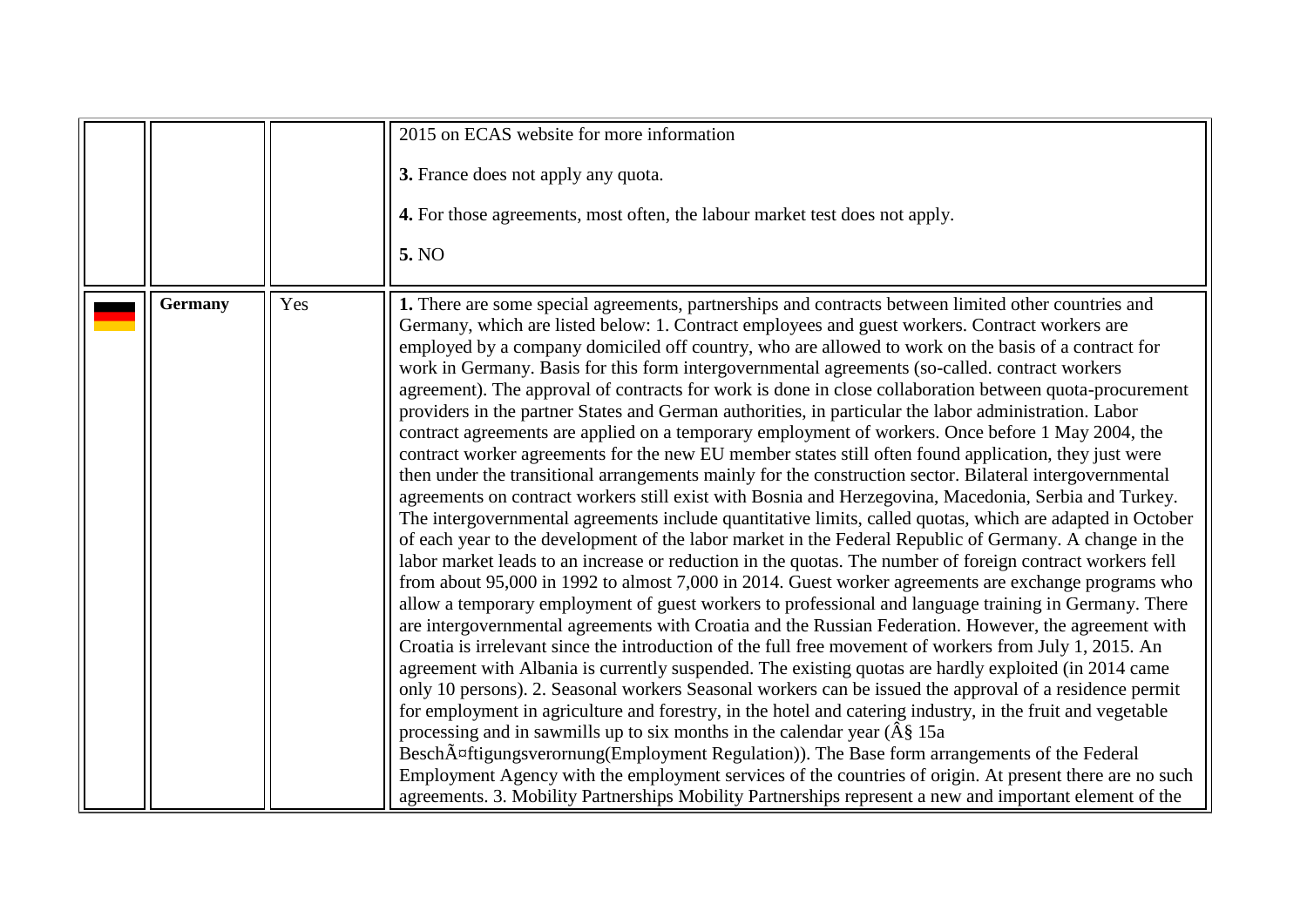<span id="page-8-0"></span>

|               |     | EU migration policy. They should connect migration and development policy objectives together and<br>enable a fair balance of interests with partner countries. Meanwhile first pilot partnership with Cape<br>Verde, Moldova, Georgia and Armenia were established. More partnerships are planned. 4. Association<br>Agreement EU-Turkey The provisions of the Association Agreement ("Ankara Agreement") concluded<br>1963 and in1970 amended with an additional protocol apply in so far directly for Turkish employees, as<br>they refer to their legal sphere as workforce duly integrated in the labor market of the relevant EU Member<br>State. Based on the Association Agreement and the relevant decisions of the EEC-Turkey Association<br>Council Turkish workers who have a job, after one year's legal employment hace the right for a work<br>permit for the continuation of employment with the previous employer, regardless of the situation and the<br>development of the labor market. After three years of regular employment emerges an entitlement to a<br>work permit for the practised professional activity which, although regionally and company unlimited,<br>however subject to the principle of supremacy.<br>2. See question 1<br>3. See question 1<br>4. See question 1<br>5. See question 1 |
|---------------|-----|--------------------------------------------------------------------------------------------------------------------------------------------------------------------------------------------------------------------------------------------------------------------------------------------------------------------------------------------------------------------------------------------------------------------------------------------------------------------------------------------------------------------------------------------------------------------------------------------------------------------------------------------------------------------------------------------------------------------------------------------------------------------------------------------------------------------------------------------------------------------------------------------------------------------------------------------------------------------------------------------------------------------------------------------------------------------------------------------------------------------------------------------------------------------------------------------------------------------------------------------------------------------------------------------------------------------------------|
| <b>Greece</b> | Yes | 1. NO<br>2. N/A<br>3. N/A<br>4. N/A<br>5. Based on our Knowledge, No                                                                                                                                                                                                                                                                                                                                                                                                                                                                                                                                                                                                                                                                                                                                                                                                                                                                                                                                                                                                                                                                                                                                                                                                                                                           |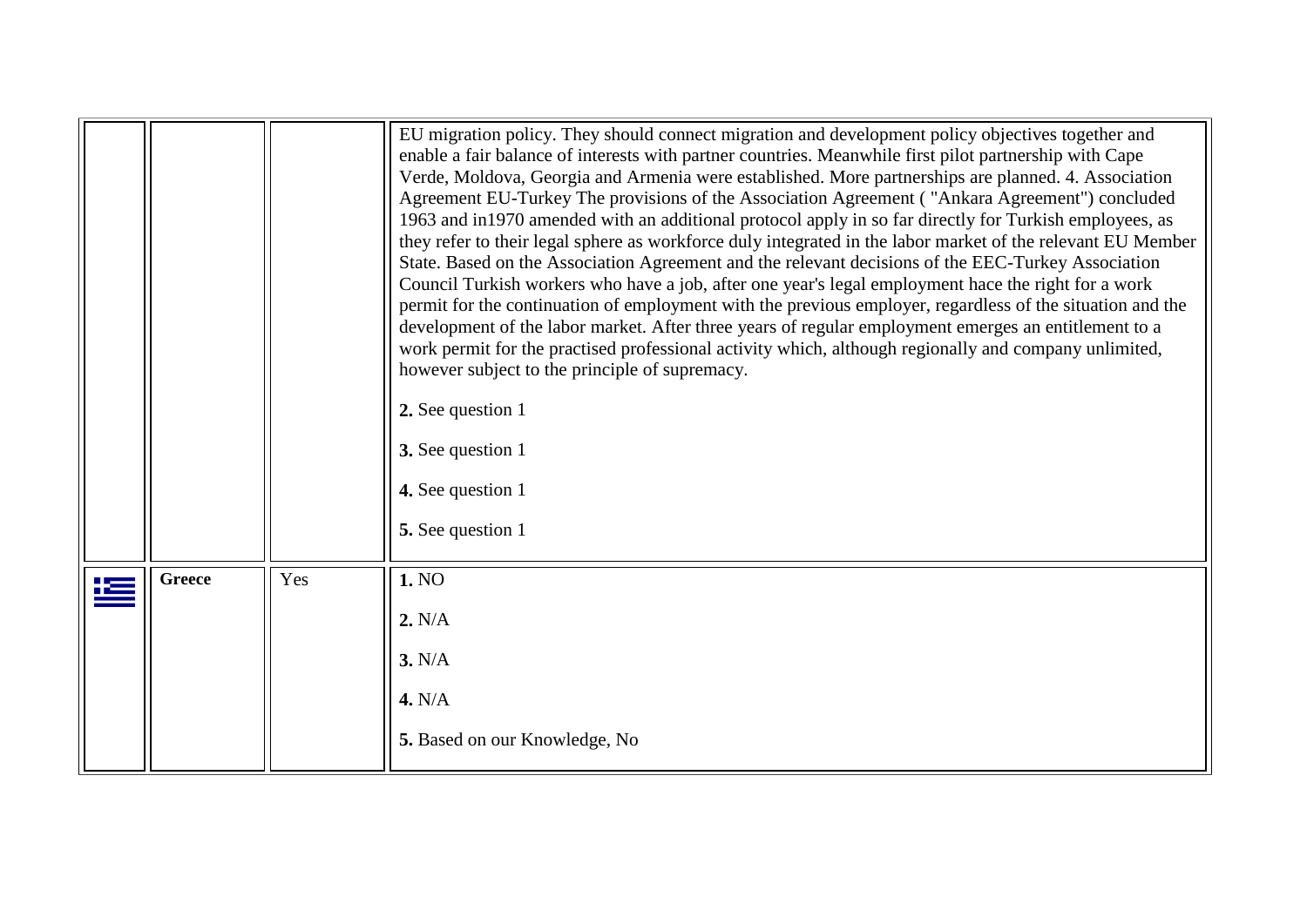<span id="page-9-1"></span><span id="page-9-0"></span>

| <b>Hungary</b> | Yes | 1. Hungary has and had no such cooperation agreement that regulates the recuirement of third country<br>national workers.<br>2. n.a.<br>3. n.a.<br>4. n.a.<br>5. Hungary does not currently envisage concluding this kind of cooperation agreements.                                                                                                                                                                                                                                                                                                                                                                                                                                                                                                                                                                                                                                                                                                                                                                                                                                                                                                                                                                                                                                                                                                                                                                                                                                                                                                                                                                                                                                                                                                                                                                                                                        |
|----------------|-----|-----------------------------------------------------------------------------------------------------------------------------------------------------------------------------------------------------------------------------------------------------------------------------------------------------------------------------------------------------------------------------------------------------------------------------------------------------------------------------------------------------------------------------------------------------------------------------------------------------------------------------------------------------------------------------------------------------------------------------------------------------------------------------------------------------------------------------------------------------------------------------------------------------------------------------------------------------------------------------------------------------------------------------------------------------------------------------------------------------------------------------------------------------------------------------------------------------------------------------------------------------------------------------------------------------------------------------------------------------------------------------------------------------------------------------------------------------------------------------------------------------------------------------------------------------------------------------------------------------------------------------------------------------------------------------------------------------------------------------------------------------------------------------------------------------------------------------------------------------------------------------|
| <b>Italy</b>   | Yes | 1. Yes. In Italy, the Ministry of Labour and Social Policies and the Ministry of Foreign Affairs and<br>International Cooperation negotiate bilateral agreements, regulating and managing migration flows for<br>work reasons. These agreements, signed with non-EU States, aim at strengthening legal entry channels for<br>seasonal and non-seasonal foreign workers as well as mechanisms for matching job offers and job seekers.<br>These are framework agreements, which are then followed by executive protocols, outlining actual<br>implementation terms. From a regulatory perspective, Italy can enter into such agreements pursuant to<br>Article 21 of the Consolidated Act on Immigration. These agreements are taken into account when<br>planning the yearly quota of TCNs allowed entry in the country for work reasons.<br>2. A list of these agreements is available on the web site of the Ministry of Labour and Social Policies:<br>(http://sitiarcheologici.lavoro.gov.it/AreaSociale/Immigrazione/flussi_migratori/Pages/default.aspx) ï, §<br>MAURITIUS - Bilateral agreement (20 September 2012); ï, § MOLDAVIA - Bilateral agreement (5 July<br>2011), Executive protocol (5 July 2011); i, § ALBANIA, Memorandum of understanding (19 July 2011)<br>ï, § SRI LANKA, Bilateral agreement (18 October 2011) ï, § MOROCCO- Bilateral agreement (21<br>November 2005), Executive protocol (09 July 2007); i, § EGYPT, Bilateral agreement (28 November<br>2005), Memorandum of understanding (17 May 2011).<br>3. These agreements do not envisage any quotas. In general, it is established that Italy should favour the<br>assignment of an entry quota (in the immigration quota decree) reserved for the nationals of the State with<br>which the agreement has been entered into, according to labour market conditions and in accordance with |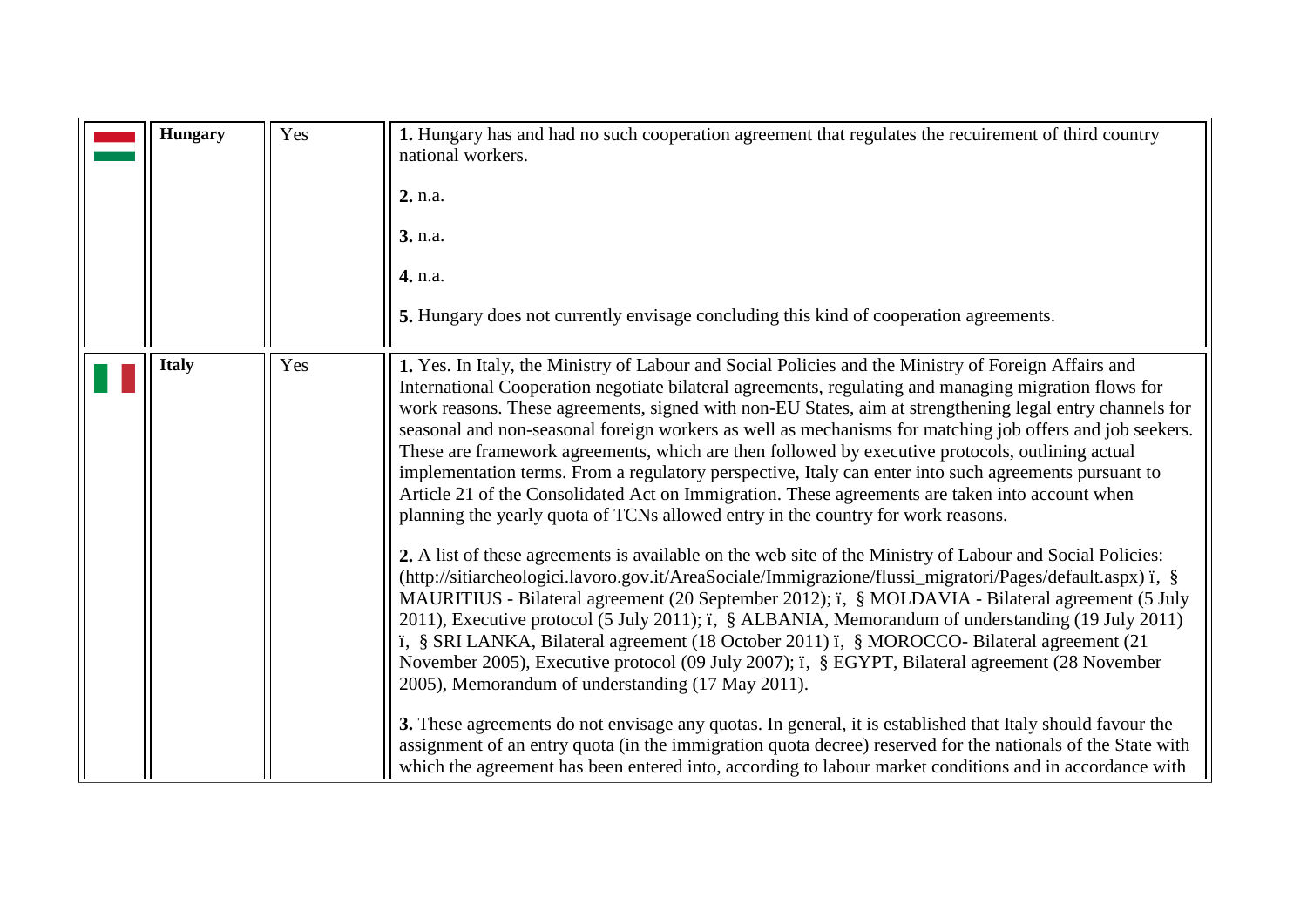<span id="page-10-1"></span><span id="page-10-0"></span>

|           |     | national legislation.<br>4. In general, the agreements made by Italy stipulate: the participation in free vocational training and<br>language courses in third countries; the promotion of circular migration pathways; and the involvement of<br>the most representative migrant associations of the communities concerned for integration purposes.<br>5. N/A.                                                                                                                                                                                                                                                                                                   |
|-----------|-----|--------------------------------------------------------------------------------------------------------------------------------------------------------------------------------------------------------------------------------------------------------------------------------------------------------------------------------------------------------------------------------------------------------------------------------------------------------------------------------------------------------------------------------------------------------------------------------------------------------------------------------------------------------------------|
| Latvia    | Yes | 1. Latvia has not concluded any cooperation agreements with third countries regulating recruitment of<br>workers and does not plan to conclude such kind of agreements in the future.<br>$2. -$<br>$3. -$<br>$4. -$<br>5. See above.                                                                                                                                                                                                                                                                                                                                                                                                                               |
| Lithuania | Yes | 1. Yes. Recently, Lithuania signed two agreement on youth mobility with Canada and New Zealand which<br>in part cover also access to employment in the relevant countries.<br>2. 1. On 19 November 2009, the Agreement between the Government of the Republic of Lithuania and the<br>Government of Canada concerning Youth Exchange was signed in Vilnius. The Agreement came into<br>force on 1 October 2010. 2. On 1 October 2015 a bilateral working holiday agreement was signed between<br>Lithuania and New Zealand.<br>3. 1. With Canada: 200 people. 1. With New Zealand: 100 people.<br>4. Access to the labour marker combined with studies and travel. |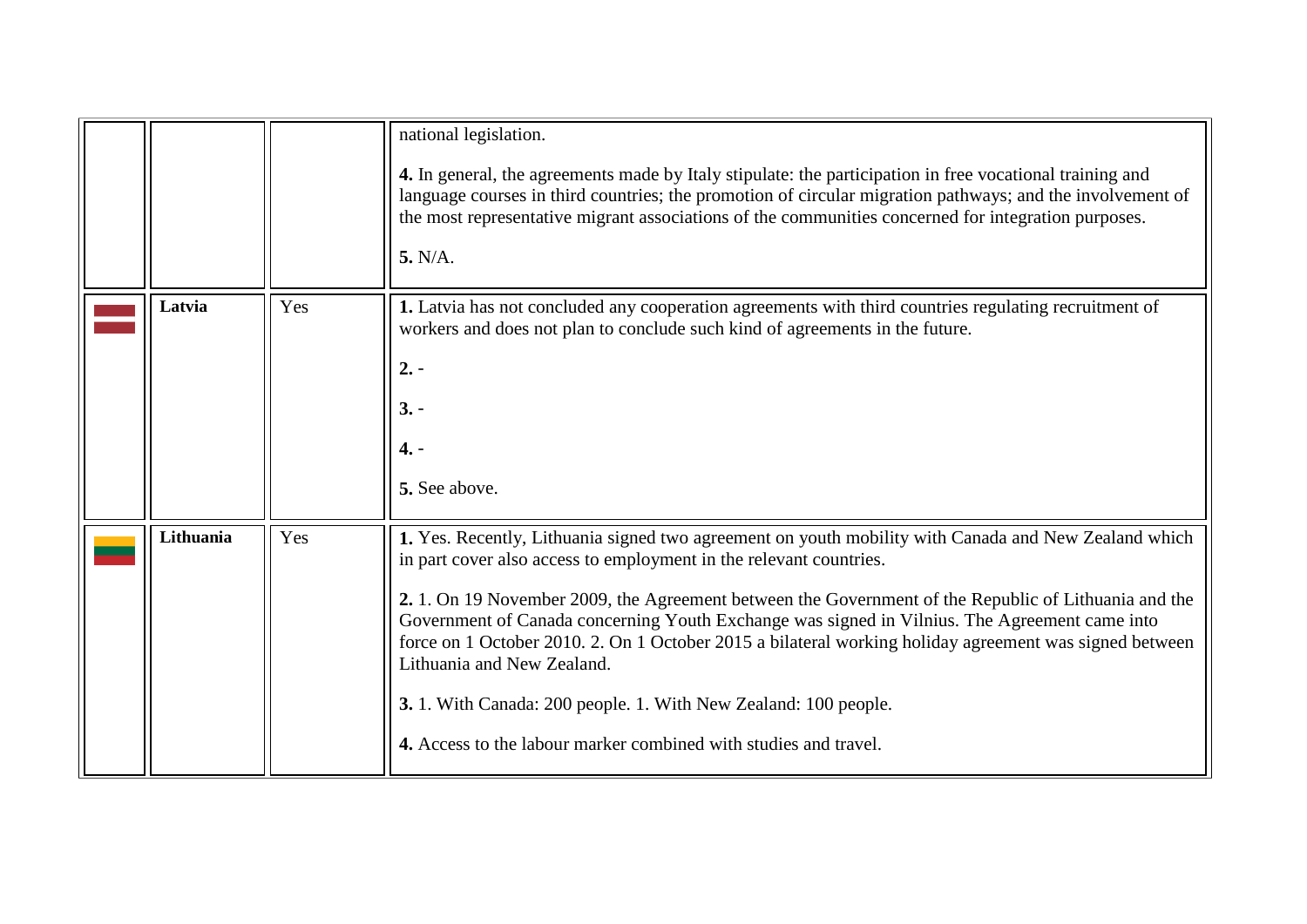<span id="page-11-1"></span><span id="page-11-0"></span>

|                    |     | 5. No information.                                                                                                                                                                                                                                                                                                                                                                                                                                                                                                                                                                                                                                                                                                                                                                                                                                                                                                                                                                                                                                                                                                                                                                                                                                              |
|--------------------|-----|-----------------------------------------------------------------------------------------------------------------------------------------------------------------------------------------------------------------------------------------------------------------------------------------------------------------------------------------------------------------------------------------------------------------------------------------------------------------------------------------------------------------------------------------------------------------------------------------------------------------------------------------------------------------------------------------------------------------------------------------------------------------------------------------------------------------------------------------------------------------------------------------------------------------------------------------------------------------------------------------------------------------------------------------------------------------------------------------------------------------------------------------------------------------------------------------------------------------------------------------------------------------|
| <b>Luxembourg</b>  | Yes | 1. No. There are not bilateral agreements with third-countries which exclusively regulates the recruitment<br>of salaried workers. However, on 13 October 2015, Luxembourg and Cape Verde signed a bilateral<br>agreement on migration. This agreement has not been yet approved by Parliament. This agreement falls in<br>the scope of the partnership on mobility between the European Union and Cape Verde created in 2008 and<br>focus on the concerted management of migration flows and the sustainable and solidarity development.<br>There are some dispositions in this agreement which deal with the exchange of young professionals or<br>implementation of a fast track procedure for granting authorisation of stay for salaried workers in certain<br>trades and professions.<br>2. See answer to question 1.<br>3. The number of authorisation of stay which can be granted in accordance with the fast-track procedure<br>established in the bilateral agreement mentioned above is estimated in 50 per year.<br>4. The implementation of this fast-track procedure can facilitate the recruitment of workers in certain<br>trades and professions.<br>5. At the moment there are not any plan to conclude this kind of cooperation agreements. |
| <b>Netherlands</b> | Yes | <b>1. Yes</b><br>2. A) Covenant Asian hospitality sector (CAH); B) Working Holiday Schemes (WHS) and programmes<br>(WHP) with Canada, Australia, New Sealand and South Korea. C) Young Workers Exchange Program<br>with Canada; D) A pilot for circular migration with Indonesia and South Africa<br>3. A) Het CAH is op 1 oktober 2014 door vertegenwoordigers van de Aziatische horecasector, het UWV<br>en de IND ondertekend en in werking getreden. Op grond van het convenant wordt gedurende een periode<br>van 2 jaar voor een gemaximeerd aantal gecombineerde vergunningen voor verblijf en arbeid (GVVA))<br>door het UWV afgezien van de wettelijke toets op prioriteitgenietend aanbod voor een aantal functies<br>binnen de Aziatische horeca. Werkgevers kunnen dus tijdelijk GVVA's verkrijgen voor                                                                                                                                                                                                                                                                                                                                                                                                                                             |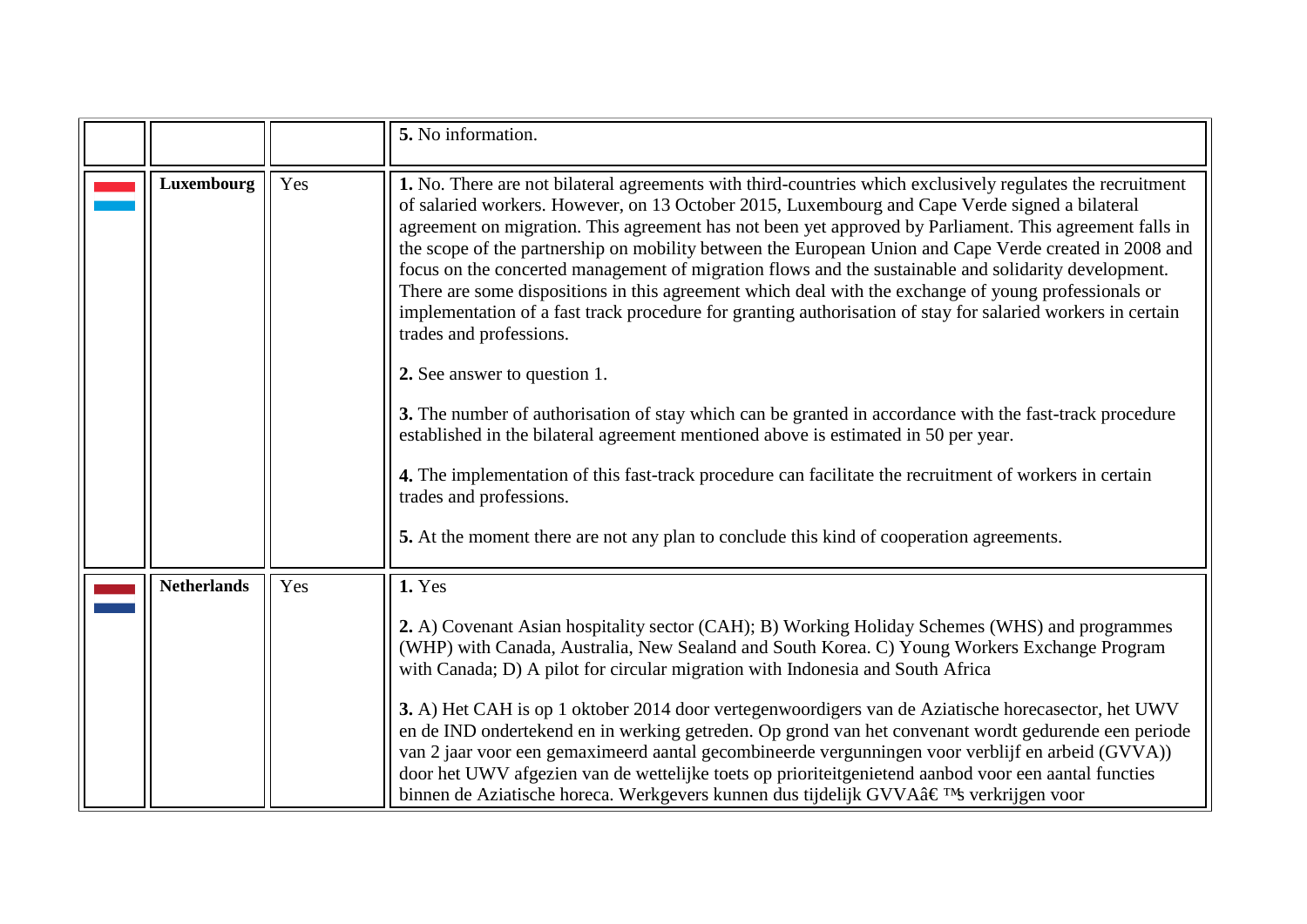<span id="page-12-0"></span>

|        |     | gekwalificeerde koks uit Azi«. Dit als reactie op het probleem dat er in de horecasector een groot tekort<br>is aan gekwalificeerde koks. Op grond van het convenant is in het eerste halfjaar voor maximaal 900<br>vergunningen niet getoetst op prioriteitgenietend aanbod, in het tweede, derde en vierde halfjaar voor<br>maximaal 750. Samen met de sector zijn duidelijke afspraken gemaakt over het aantal opleidingen en<br>duurzame dienstverbanden voor werknemers uit Nederland en Europa dat zij halfjaarlijks moet realiseren:<br>elk half jaar realiseert de sector 375 opleidingstrajecten 187 duurzame dienstverbanden. Het eerste halfjaar<br>zin 900 vergunningen verleend, het tweede halfjaar 659 en het derde halfjaar 750. B) Following the<br>arrangement with Canada, Australia, New Sealand and South Korea, people between the age of 18 and 31<br>can apply for a residence permit for the duration of 1 year maximum for exchange purposes. This way<br>they can learn about the Dutch society and culture. During their stay in the Netherlands they are free for<br>the labor market. C) With the agreement with Canada, people between the age of 18 and 31 can apply for a<br>residence permit for the period of 1 year maximum for the purpose of learning while working when they<br>study or when the application is issued within 12 months after graduation. D) The pilot circular migration,<br>from the period $1/12/2009$ to $1/12/2012$ , was implemented following the migration and development<br>policy. A small group secondary schooled labor migrants from Indonesia and south Africa (maximum of<br>160 persons) could come to the Netherlands for a period of maximum 2 years to work and learn in jobs<br>that have shortages in the Netherlands.<br>4. See above.<br>5. A) The CAH lasts to 1 Oktober 2016. The minister of Social Affairs and Employment announced to<br>inform the Dutch Parliament before summer on the policy afte 1 Oktober 2016.; B) WHP are WHS are<br>current policies; C) YWEP is current policy; D) The pilot circular migration did not have the results that<br>were hoped for. The pilot was stopped on 1 September 2011. |
|--------|-----|------------------------------------------------------------------------------------------------------------------------------------------------------------------------------------------------------------------------------------------------------------------------------------------------------------------------------------------------------------------------------------------------------------------------------------------------------------------------------------------------------------------------------------------------------------------------------------------------------------------------------------------------------------------------------------------------------------------------------------------------------------------------------------------------------------------------------------------------------------------------------------------------------------------------------------------------------------------------------------------------------------------------------------------------------------------------------------------------------------------------------------------------------------------------------------------------------------------------------------------------------------------------------------------------------------------------------------------------------------------------------------------------------------------------------------------------------------------------------------------------------------------------------------------------------------------------------------------------------------------------------------------------------------------------------------------------------------------------------------------------------------------------------------------------------------------------------------------------------------------------------------------------------------------------------------------------------------------------------------------------------------------------------------------------------------------------------------------------------------------------------------------------------------------------------------------------------------|
| Poland | Yes | 1. No, Poland does not have any agreements with third countries regulating recruitment of workers. Poland<br>has only concluded Working Holiday agreements with New Zealand (2008), Australia (2014), Taiwan<br>$(2014)$ and Japan $(2015)$ .<br>2. n/a                                                                                                                                                                                                                                                                                                                                                                                                                                                                                                                                                                                                                                                                                                                                                                                                                                                                                                                                                                                                                                                                                                                                                                                                                                                                                                                                                                                                                                                                                                                                                                                                                                                                                                                                                                                                                                                                                                                                                    |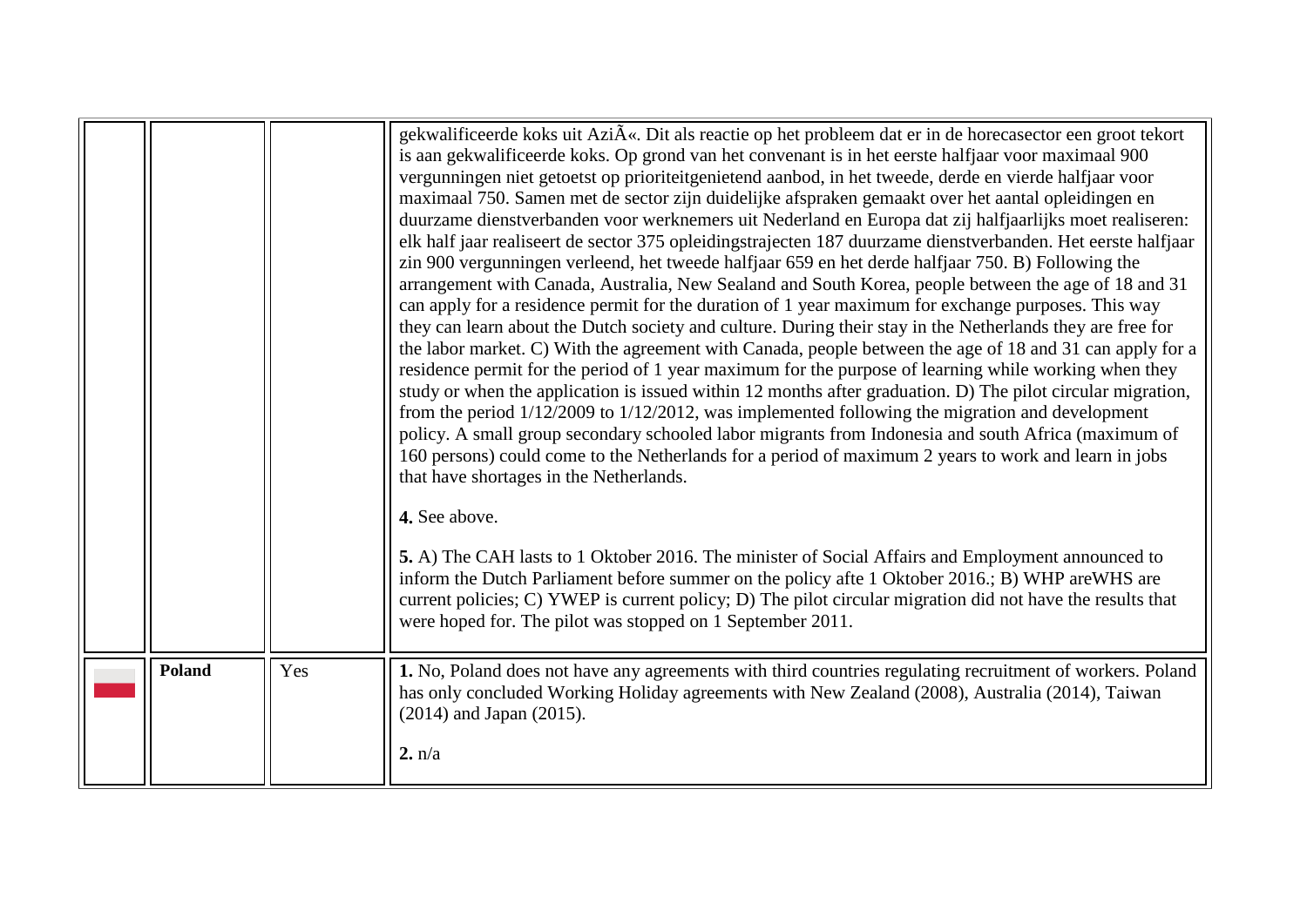<span id="page-13-1"></span><span id="page-13-0"></span>

|                                  |     | 3. n/a<br>4. n/a<br><b>5.</b> Yes.                                                                                                                                                                                                                                                                                                                                                                                                                                                                                                                                                                                                                                                                                                                                                                                                                                                                                                                                                                                                                                                                                                                                                                                              |
|----------------------------------|-----|---------------------------------------------------------------------------------------------------------------------------------------------------------------------------------------------------------------------------------------------------------------------------------------------------------------------------------------------------------------------------------------------------------------------------------------------------------------------------------------------------------------------------------------------------------------------------------------------------------------------------------------------------------------------------------------------------------------------------------------------------------------------------------------------------------------------------------------------------------------------------------------------------------------------------------------------------------------------------------------------------------------------------------------------------------------------------------------------------------------------------------------------------------------------------------------------------------------------------------|
| Portugal                         | Yes | <b>1.</b> Yes.<br>2. 2005 – Agreement between the Portuguese Republic and Ukraine on Temporary Migration of Ukrainian<br>Citizens for Work Services in the Portuguese Republic, signed in Kiev on February 12, 2003.<br>2013 – Cooperation Agreement between the Portuguese Republic and the Republic of Cape Verde on<br>Labour Migration (signed in Lisbon on June 9, 2010).<br>3. Information not available.<br>4. According to the first agreement, Ukrainian citizens not only enjoy the same conditions of pay and<br>employment than Portuguese workers but also the same benefits of social security established by<br>Portuguese law. The same rights and the same protection are guaranteed regarding the application of the<br>laws on health and safety at work. The employer is responsible for taking the stay of Ukrainians and their<br>return if, for reasons attributable to that entity, they don't take the job they were hired for.<br>According to the second cooperation agreement, Cape-Verdean citizens enjoy the same conditions of pay<br>and employment than Portuguese workers and the same benefits of social security established by<br>Portuguese law as well.<br>5. Information not available. |
| <b>Slovak</b><br><b>Republic</b> | Yes | 1. No. Slovak Republic has only concluded Work Leave Programmes in Slovakia for Participants from<br>Canada (2011), New Zeland (2012), Taiwan (2014), Australia (2015) and Japan (2016). During this<br>holiday the participants from third countries in the age between 18 to 30 or 35 are able to study and work                                                                                                                                                                                                                                                                                                                                                                                                                                                                                                                                                                                                                                                                                                                                                                                                                                                                                                              |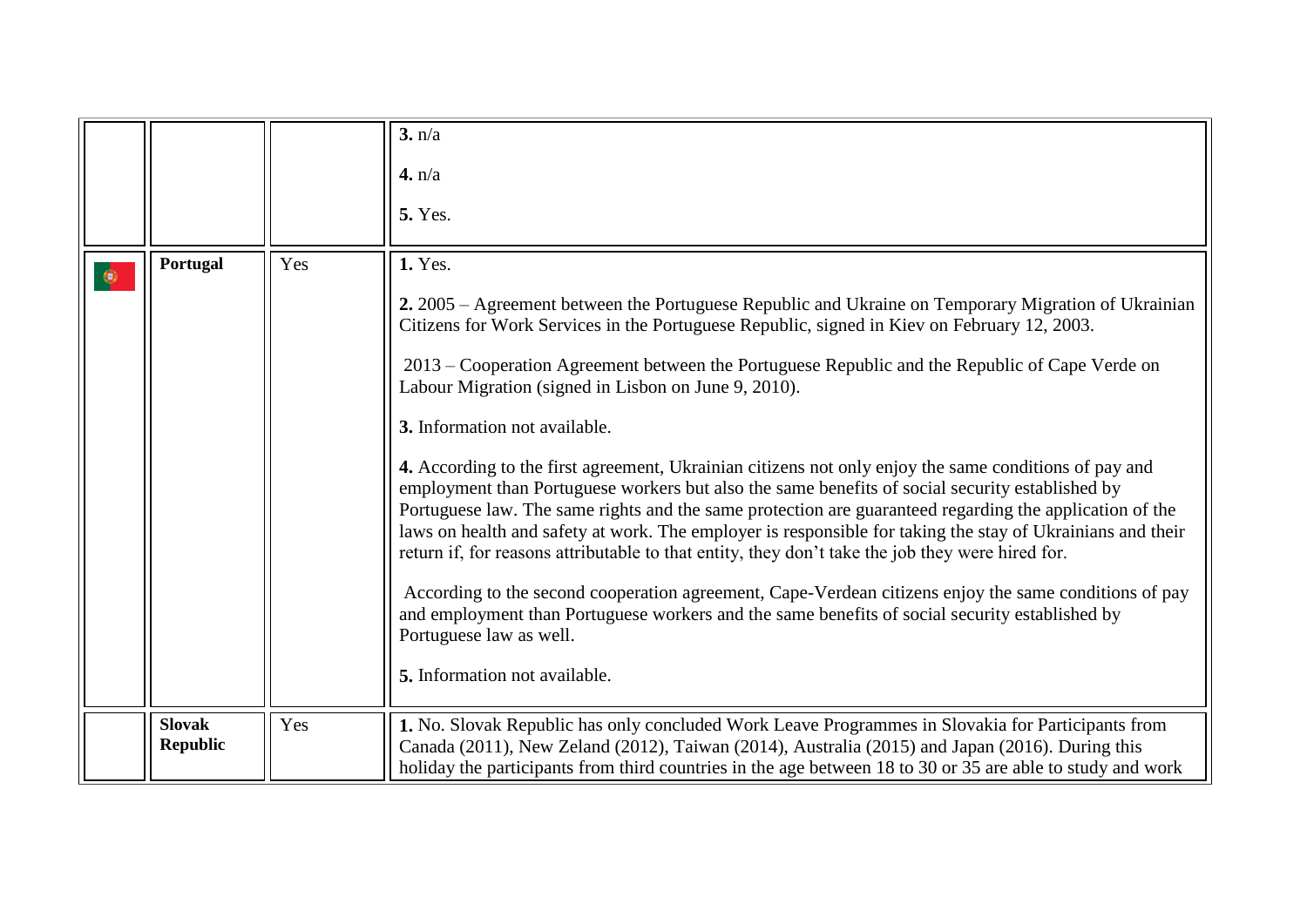<span id="page-14-1"></span><span id="page-14-0"></span>

|                 |     | in the territory of the Slovak Republic for a limited period of time upon fulfilling the required conditions.                                                                                                                                                                                                                                                                                                                                                                                        |
|-----------------|-----|------------------------------------------------------------------------------------------------------------------------------------------------------------------------------------------------------------------------------------------------------------------------------------------------------------------------------------------------------------------------------------------------------------------------------------------------------------------------------------------------------|
|                 |     | 2. N/A                                                                                                                                                                                                                                                                                                                                                                                                                                                                                               |
|                 |     | 3. N/A                                                                                                                                                                                                                                                                                                                                                                                                                                                                                               |
|                 |     | 4. N/A                                                                                                                                                                                                                                                                                                                                                                                                                                                                                               |
|                 |     | 5. Currently, two agreements on employment of relatives of the staff of diplomatic missions and<br>consulates between the Slovak Republic and the government of Israel and Brasil are being prepared.                                                                                                                                                                                                                                                                                                |
| <b>Slovenia</b> | Yes | <b>1.</b> Yes.                                                                                                                                                                                                                                                                                                                                                                                                                                                                                       |
|                 |     | 2. Slovenia concluded Agreement between the Government of the Republic of Slovenia and the Council of<br>Ministers of Bosnia and Herzegovina on the Employment of Citizens of Bosnia and Herzegovina in the<br>Republic of Slovenia and the Protocol on the Implementation of the Agreement between the Government<br>of the Republic of Slovenia and the Council of Ministers of Bosnia and Herzegovina on the Employment<br>of Citizens of Bosnia and Herzegovina in 2011.                         |
|                 |     | 3. There is no quota foreseen in the agreement. Approximately 30.000 Bosnian citizens have been<br>employed under the agreement since 2011.                                                                                                                                                                                                                                                                                                                                                          |
|                 |     | 4. The main incentives for migrant workers are as follows: - Migrant workers authorization is granted for a<br>period of three years. - Employers has to to conclude an employment contract for at least one year. - After<br>the first year of employment migrant workers are no longer tied to an employer and obtain the right of free<br>access to the slovenian labour market. They can find a better job (better conditions, better pay) with<br>another employer or set up their own company. |
|                 |     | 5. There are no plans to conclude any new agreements in the near future.                                                                                                                                                                                                                                                                                                                                                                                                                             |
| <b>Spain</b>    | Yes | 1. Yes, it does.                                                                                                                                                                                                                                                                                                                                                                                                                                                                                     |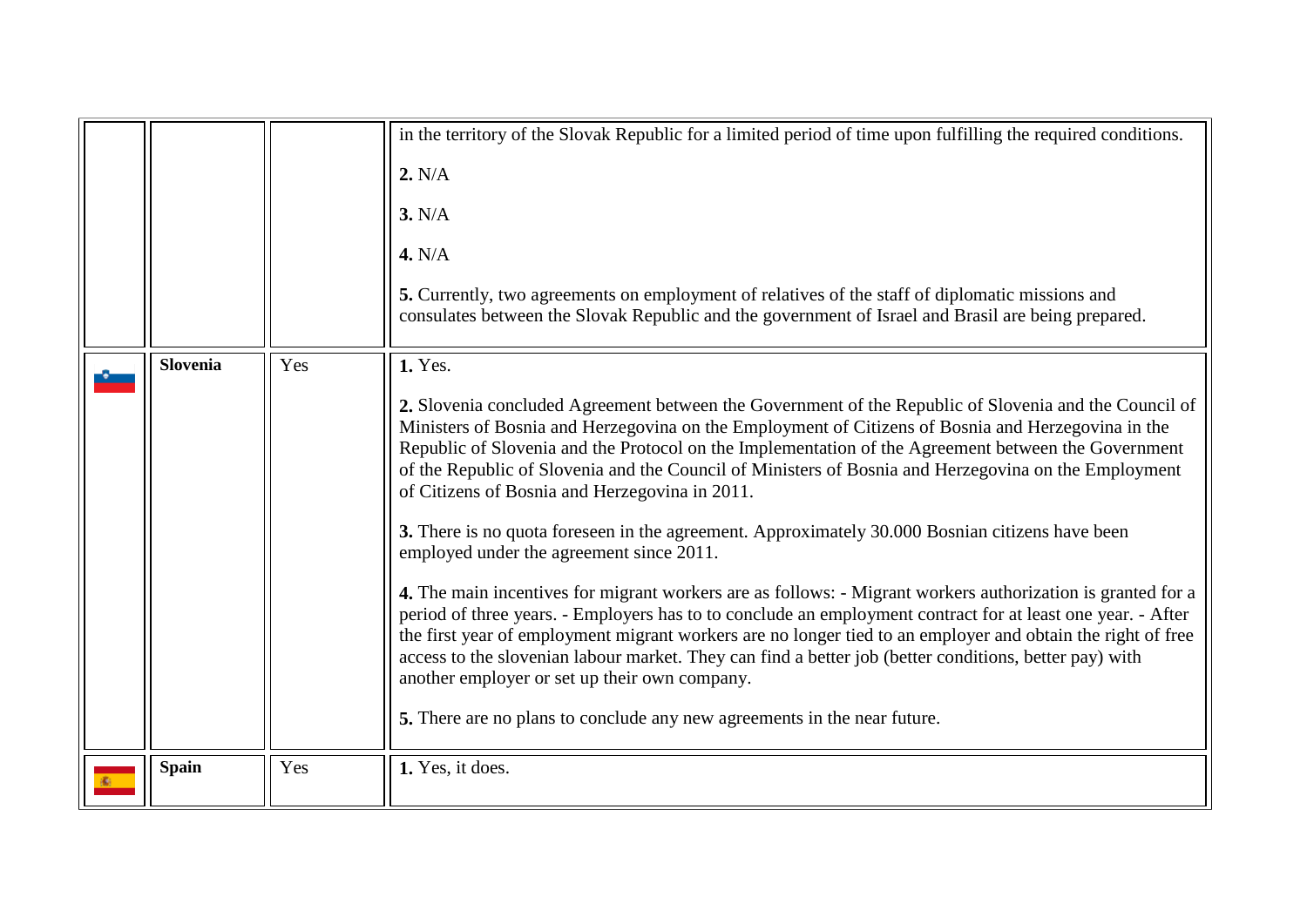|  | 2. Colombia. Agreement between Spain and Colombia on the regulation and management of labour                  |
|--|---------------------------------------------------------------------------------------------------------------|
|  | migration flows in Madrid on May 21, 2001, published on the Official Gazette on July 4 2001. Equator.         |
|  | Agreement between the Kingdom of Spain and the Republic of Equator, on the regulation and                     |
|  | management of labour migration flows in Madrid, on May 29, published on the Official Gazette on July          |
|  | 10. 2001. Morocco. -Agreement on workforce between the Kingdom of Spain and the Kingdom of                    |
|  | Morocco signed in Madrid on July 25th and published on the Official Gazette on September 20th, 2001.          |
|  | Mauritania. - Agreement between the Kingdom of Spain and the Republic of Mauritania, on the regulation        |
|  | and management of labour migration flows, made in Nuakchott on July 25, 2007. Published on the                |
|  | Official Gazette Dominican Republic. - Agreement between the Kingdom of Spain and the Dominican               |
|  | Republic on the regulation and management of labour migration flows, made in Madrid on December 17,           |
|  | 2001 and published on the Official Gazette on February 5, 2002. Ukraine -Agreement between Spain and          |
|  | Ukraine on the regulation and management of labour migration flows, signed in Madrid on May 12, 2009,         |
|  | and published on the Official Gazette, on August 10, 2011.                                                    |
|  |                                                                                                               |
|  | 3. Article 39 of Constitutional Act 4/2000, of January 11, on rights and liberties of foreigners in Spain and |
|  | their social integration, laids down: 1. The Ministry of Labour and Immigration taking into account the       |
|  | national employment situation, may approve an annual estimate of occupations and, where appropriate the       |
|  | number of jobs provided that can be covered through collective management of hiring in origin in a given      |
|  | period, which have access only those not staying or residing in Spain. Also a number of visas for job         |
|  | search may be established under conditions to be determined, aimed at children or grandchildren of            |
|  | Spanish origin or certain occupations. The above-mentioned provision will take into account the proposals     |
|  | after consultation with the social partners in the relevant field are carried out by the Autonomous regions   |
|  | and will be adopted after consultation of the Tripartite Labour Commission on Immigration. 2. The             |
|  | procedure for granting initial authorization of residence and work through collective processing of           |
|  | contracts in origin, will be based on the simultaneous management of a plurality of authorizations            |
|  | submitted by one or more employers, to selected workers in their countries, with the participation, if any,   |
|  | of the competent authorities. In its management it will act in coordination with the competent Regional       |
|  | Authorities for granting the initial work authorization. 3. Job offers made through this process will be      |
|  | preferably directed towards the countries with which Spain has signed agreements on regulation of             |
|  | migratory flows. Through this system, 2.420 contracts were made during the year 2015. As for the              |
|  | nationalities of workers, 310 from Colombia, 55 from Ecuador, 2.030 from Morocco, 6 from Panama and           |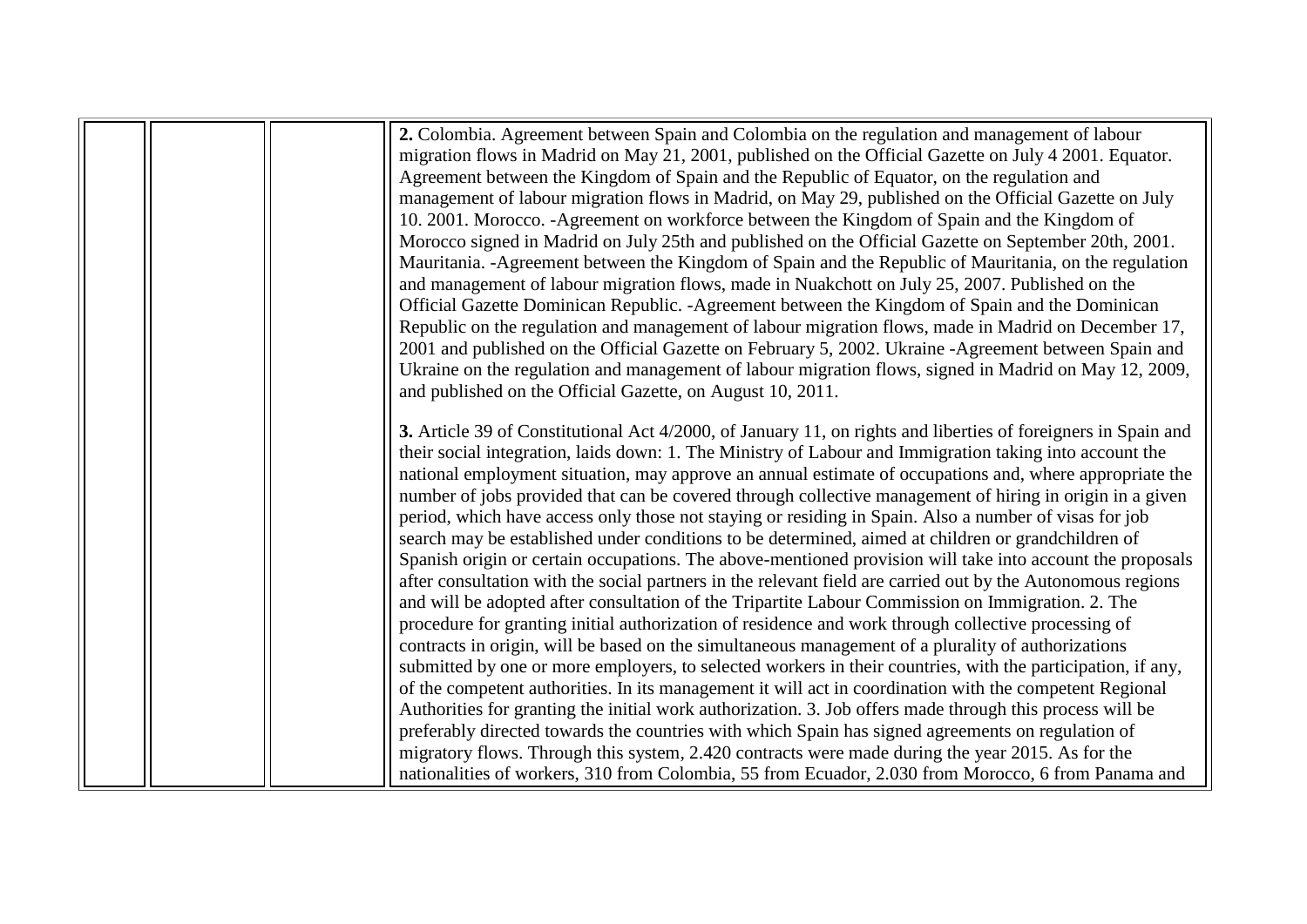<span id="page-16-1"></span><span id="page-16-0"></span>

|             |                                 |     | 19 from Peru.<br>$4. -$<br><b>5. Yes.</b>                                                                                                                                                                                                                                                                                                                                                                                                                                                                                                                                                                                                                                                                                                                                                                                                                                                                                                                                                                                                                                                                                                                                                                                                                                                                                                                       |
|-------------|---------------------------------|-----|-----------------------------------------------------------------------------------------------------------------------------------------------------------------------------------------------------------------------------------------------------------------------------------------------------------------------------------------------------------------------------------------------------------------------------------------------------------------------------------------------------------------------------------------------------------------------------------------------------------------------------------------------------------------------------------------------------------------------------------------------------------------------------------------------------------------------------------------------------------------------------------------------------------------------------------------------------------------------------------------------------------------------------------------------------------------------------------------------------------------------------------------------------------------------------------------------------------------------------------------------------------------------------------------------------------------------------------------------------------------|
|             | <b>Sweden</b>                   | Yes | 1. No. Since 2008, Sweden has been using a liberal, demand-driven system for labour immigration from<br>non-EU countries. The state leaves it to employers to decide whether they want to recruit workers from<br>third-countries, and from which ones.<br>2. NA<br><b>3. NA</b><br><b>4. NA</b><br>5. Not to the best of our knowledge.                                                                                                                                                                                                                                                                                                                                                                                                                                                                                                                                                                                                                                                                                                                                                                                                                                                                                                                                                                                                                        |
| $\geqslant$ | <b>United</b><br><b>Kingdom</b> | Yes | 1. The UK's arrangements for the admission of non-EEA workers, whether on a short- or long-term basis,<br>are not generally based on direct cooperation agreements with third countries. The UK's rules concerning<br>the admission of workers, and in particular skilled workers admitted to fill gaps in the labour market,<br>apply equally irrespective of nationality. Decisions about where non-EEA workers are sourced from will<br>be made by employers sponsoring their entry. However, the UK does operate two schemes under Tier 5 of<br>the points-based system, both of which allow citizens of certain countries to work in the UK. Tier 5<br>focuses on youth mobility and temporary work, allowing people to work in the UK for a limited period of<br>time to satisfy primarily non-economic objectives.<br>The Youth Mobility Scheme under Tier 5 implements reciprocal agreements with particular countries so<br>that individuals (applicants aged 18-30) from said countries are able to travel, work and live in the UK for<br>a temporary period of up to two years. Countries included as part of the scheme are Australia, Canada,<br>Hong Kong (special administrative region), Japan, Monaco, New Zealand, Taiwan, and South Korea.<br>Citizens of Taiwan, Hong Kong, or South Korea will need sponsorship from a UK employer before |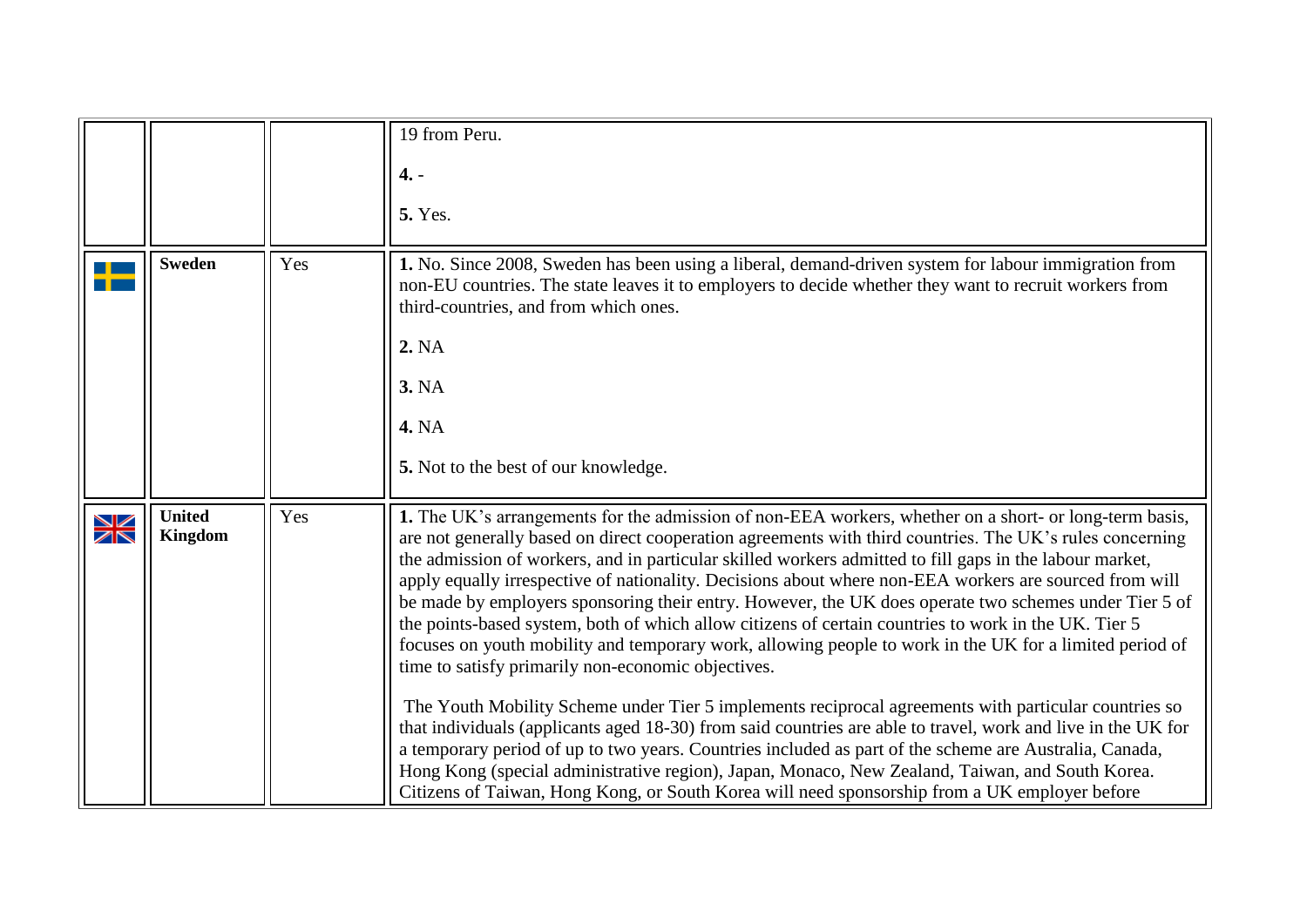| applying. Further information on the criteria of the scheme can be found at https://www.gov.uk/tier-5-<br>youth-mobility.                                                                                                                                                                                                                                                                                                                                                                                                                                                                                                                                                                                                                                                                                                                                                                                                                          |
|----------------------------------------------------------------------------------------------------------------------------------------------------------------------------------------------------------------------------------------------------------------------------------------------------------------------------------------------------------------------------------------------------------------------------------------------------------------------------------------------------------------------------------------------------------------------------------------------------------------------------------------------------------------------------------------------------------------------------------------------------------------------------------------------------------------------------------------------------------------------------------------------------------------------------------------------------|
| In addition, the UK operates a number of Government Authorised Exchange Schemes under Tier 5 of the<br>Points Based System, under which non-EEA nationals can be admitted for training and work experience.<br>Some of these schemes are by their nature nationality-specific, for example the 'Commonwealth'<br>Scholarships and Fellowships Plan' which offers academic, medical or professional research fellowships<br>to citizens of developing Commonwealth countries. Such Tier 5 schemes, however, exist primarily for<br>cultural reasons or to promote relations between the UK and other countries, rather than to fill skills gaps<br>in the UK. Depending on the specific scheme, individuals can stay for a period of up to either 12 or 24<br>months. All applicants will require sponsorship from a UK employer. Further information about this<br>scheme can be found at https://www.gov.uk/tier-5-government-authorised-exchange |
| Additionally, the UK has a specific Code of Practice stating that it will not actively recruit health care<br>professionals from specific developing countries. This country list was developed by the Department of<br>Health and the Department for International Development, and was based upon the Organisation for<br>Economic Cooperation and Development (OECD) and Development Assistance Committee list of aid<br>recipients. This could be viewed as a means of regulating the recruitment of third country nationals.                                                                                                                                                                                                                                                                                                                                                                                                                  |
| The UK also implements nationality-specific commitments pursuant to the Mode 4 content of bilateral<br>trade agreements concluded by the EU, but these are not concerned with the direct recruitment of non-<br>EEA workers by UK employers. 2. See Appendix G and Appendix N of the Immigration Rules. See<br>answer to q 3 or the link below at Appendix G for the list of Youth mobility schemes<br>https://www.gov.uk/guidance/immigration-rules/immigration-rules-appendix-g-youth-mobility-scheme<br>Appendix N of the immigration rules lays out the different government authorised exchange schemes<br>https://www.gov.uk/guidance/immigration-rules/immigration-rules-appendix-n-authorised-exchange-<br>schemes                                                                                                                                                                                                                         |
| <b>3.</b> Each country included under the Tier $5 -$ Youth Mobility Scheme has an annual quota as set out in<br>Appendix G of the Immigration Rules. These quotas are based on the number of UK nationals admitted to<br>participating countries under their reciprocal arrangements. They are as follows:                                                                                                                                                                                                                                                                                                                                                                                                                                                                                                                                                                                                                                         |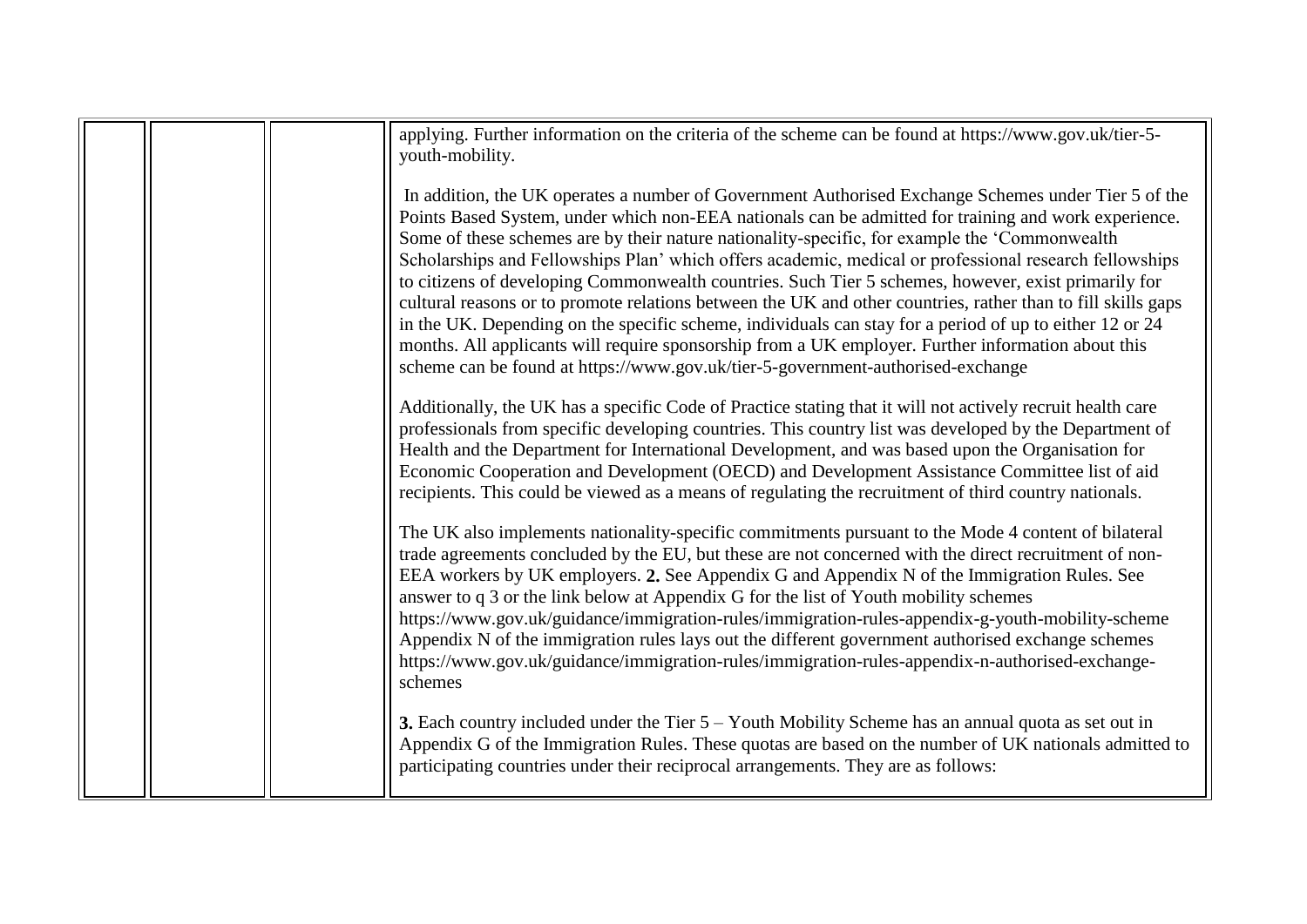<span id="page-18-0"></span>

|               |     | Places available for use by Countries and Territories with Deemed Sponsorship Status:                                                                                                                                                                                                            |
|---------------|-----|--------------------------------------------------------------------------------------------------------------------------------------------------------------------------------------------------------------------------------------------------------------------------------------------------|
|               |     | $\cdot$ Australia – 45,500 places                                                                                                                                                                                                                                                                |
|               |     | • New Zealand $-12,000$ places                                                                                                                                                                                                                                                                   |
|               |     | $\cdot$ Canada - 5,000 places                                                                                                                                                                                                                                                                    |
|               |     | $\cdot$ Japan – 1,000 places                                                                                                                                                                                                                                                                     |
|               |     | $\cdot$ Monaco - 1,000 places                                                                                                                                                                                                                                                                    |
|               |     | Places available for use by Countries and Territories without Deemed Sponsorship Status                                                                                                                                                                                                          |
|               |     | $\cdot$ Taiwan - 1,000 places                                                                                                                                                                                                                                                                    |
|               |     | • South Korea $-1,000$ places                                                                                                                                                                                                                                                                    |
|               |     | $\cdot$ Hong Kong $-1,000$ places                                                                                                                                                                                                                                                                |
|               |     | Schemes operating under the Tier 5 – Government Authorised Exchange Scheme are not subject to annual<br>quotas.                                                                                                                                                                                  |
|               |     | Please see attached tables for the number of migrants who arrived under the schemes.                                                                                                                                                                                                             |
|               |     | 4. There are no specific 'incentives' or 'privileges' stated in the agreements. However, the incentive for<br>migrants could be viewed as the chance to work or receive training in the UK under a number of schemes,<br>which could be valuable in furthering an individual's career prospects. |
|               |     | 5. There are no plans to conclude these schemes.                                                                                                                                                                                                                                                 |
| <b>Norway</b> | Yes | 1. • No, Norway does not have any agreements with third countries regulating recruitment of workers.                                                                                                                                                                                             |